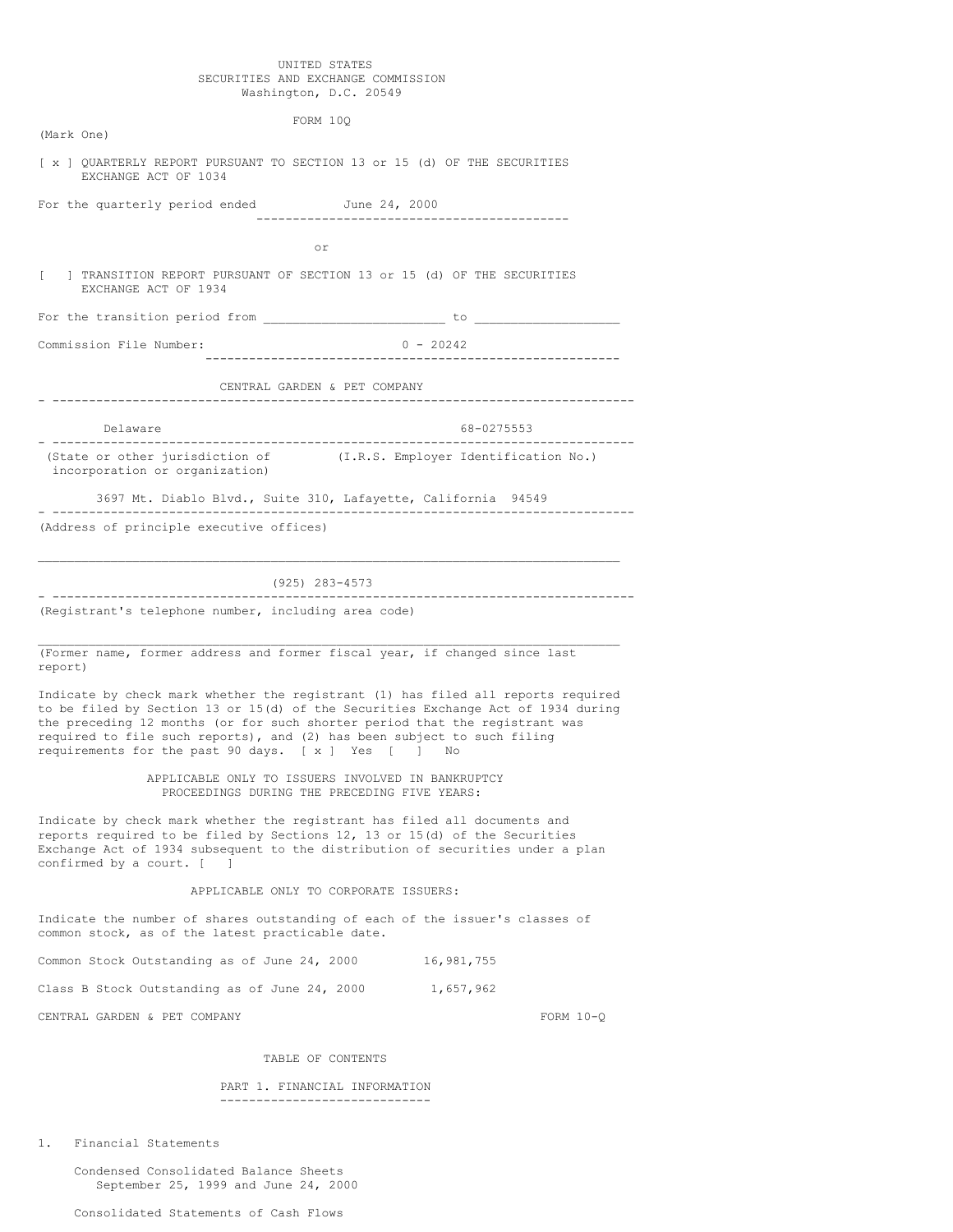Nine Months Ended June 26, 1999 and June 24, 2000

Consolidated Statements of Income Three and Nine Months Ended June 26, 1999 and June 24, 2000

Notes to Consolidated Financial Statements

- 2. Management's Discussion and Analysis of Financial Condition and Results of Operations
- 3. Quantitative and Qualitative Disclosures About Market Risk

PART II. OTHER INFORMATION --------------------------

- 1. Legal Proceedings
- 2. Changes in Securities and Use of Proceeds
- 3. Defaults Upon Senior Securities
- 4. Submission of Matter to a Vote of Securities Holders
- 5. Other Information
- 6. Exhibits and Reports on Form 8-K

Safe Harbor Statement under the Private Securities Litigation Reform Act of 1995

This quarterly report contains "forward-looking" statements based on current expectations that involve risks and uncertainties. Actual results and the timing of certain events may differ significantly from

those projected in these forward-looking statements due to the factors listed below, under "Management's Discussion and Analysis of Financial Condition and Results of Operations - Risk Factors Relating to Forward-Looking Statements" in our Annual Report on Form 10-K for the fiscal year ended September 25, 1999, and from time to time in our filings with the Securities and Exchange Commission. These risks and uncertainties include, without limitation, the final accounting for all issues between the Company and Pharmacia Corporation (formerly known as Monsanto Company) under the Solaris Agreement, such as the amounts receivable from Pharmacia Corporation for cost reimbursements, payments for cost reductions and payments for services; the amounts payable to Pharmacia Corporation for inventory; responsibility for obsolete inventory and for non-payment by Solaris' direct sales accounts; costs associated with the realignment of the Company's lawn and garden distribution operations to reflect anticipated business levels for the fiscal year 2000 and beyond; and the impact of outstanding or potential litigation.

CENTRAL GARDEN & PET COMPANY

CONDENSED CONSOLIDATED BALANCE SHEETS

(Unaudited) (In thousands, except share amounts)

 $<$ TABLE> <CAPTION>

| ASSETS                                            | 1999         | September 25,<br>June $24$ ,<br>2000 |
|---------------------------------------------------|--------------|--------------------------------------|
| $<$ S $>$                                         | <<           | <<                                   |
| Current Assets:                                   |              |                                      |
| Cash & cash equivalents                           | \$           | \$<br>8,017<br>7,568                 |
| Accounts receivable (less allowance for doubtful  |              |                                      |
| accounts of \$6,484 and \$6,810)                  | 149,411      | 215,013                              |
| Inventories                                       | 240,207      | 254,979                              |
| Inventories held for return to manufacturer       |              | 75,887                               |
| Prepaid expenses and other assets                 | 11,254       | 10,986                               |
|                                                   |              |                                      |
| Total current assets                              | 484,776      | 488,546                              |
| Land, Buildings, Improvements and Equipment - net |              | 94,179<br>94,891                     |
| Goodwill                                          | 346,488      | 385,479                              |
| Other Assets                                      |              | 30,387<br>39,930                     |
| Total                                             | Ŝ<br>955,830 | \$1,008,846                          |
|                                                   | ------------ | -----------                          |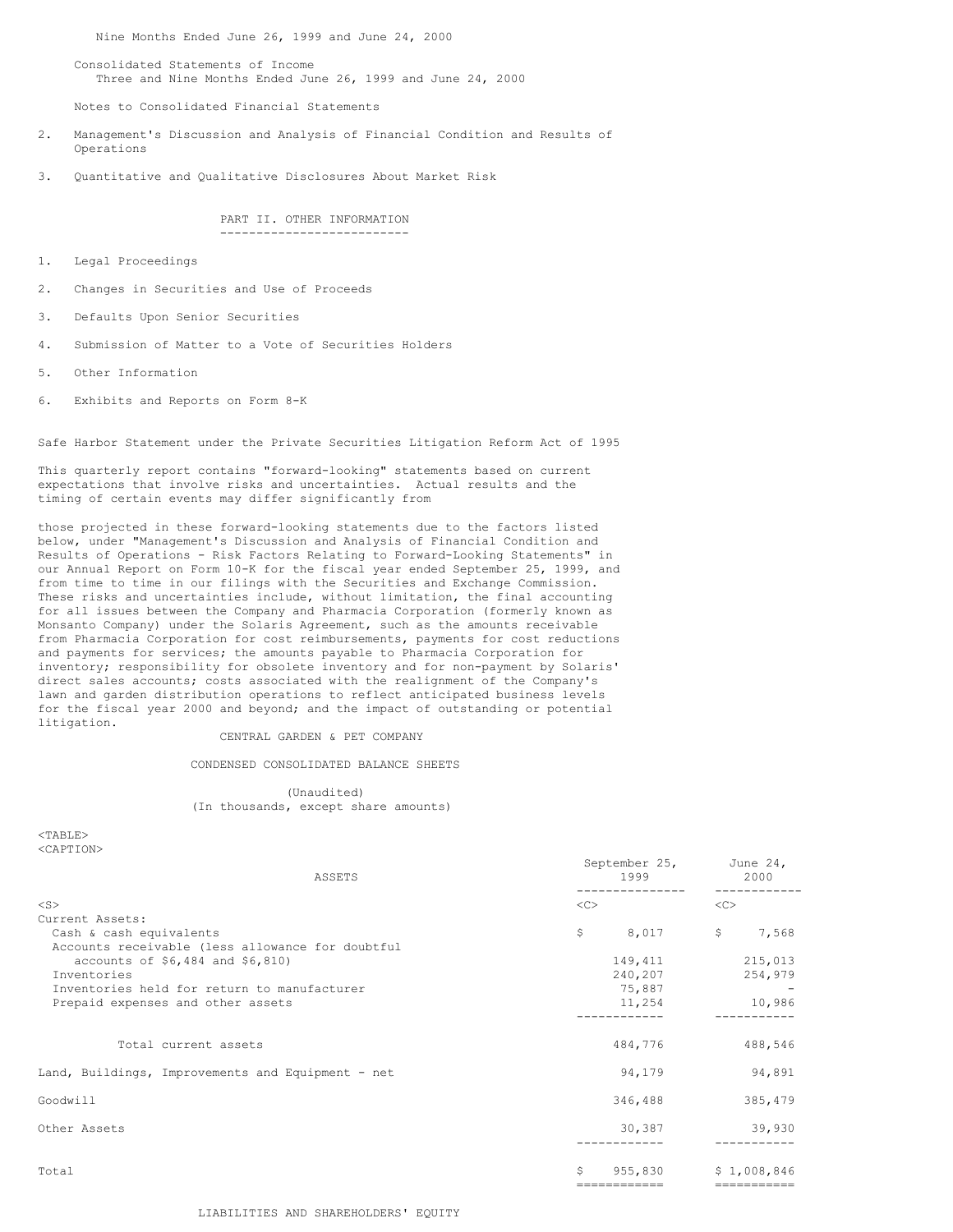| Current Liabilities:                                                                                                            |                              |                        |
|---------------------------------------------------------------------------------------------------------------------------------|------------------------------|------------------------|
| Notes payable                                                                                                                   | $$95,883$ $$162,318$         |                        |
| Accounts payable                                                                                                                | 188, 113 150, 201            |                        |
| Accrued expenses                                                                                                                | 29,667 37,185                |                        |
| Current portion of long-term debt                                                                                               | 1,485 5,659<br>------------- | _____________          |
| Total current liabilities                                                                                                       | 315, 148 355, 363            |                        |
| Long-Term Debt                                                                                                                  | 123,898                      | 138,050                |
| Deferred Income Taxes and Other Long-Term                                                                                       |                              |                        |
| Obligations                                                                                                                     | 21,057                       | 18,736                 |
| Commitments and Contingencies                                                                                                   | $- - -$                      |                        |
| Shareholders' Equity:                                                                                                           |                              |                        |
| Preferred stock, \$.01 par value: 1,000 shares authorized, none                                                                 |                              |                        |
| outstanding at September 25, 1999 or June 24, 2000                                                                              |                              |                        |
| Class B stock, \$.01 par value: 1,660,919 shares outstanding                                                                    |                              |                        |
| September 25, 1999 and 1,657,962 outstanding at June 24, 2000                                                                   | 16                           | 16                     |
| Common stock, \$.01 par value: 30,183,365 shares issued and 19,332,015<br>outstanding September 25, 1999; 30,341,505 issued and |                              |                        |
| 16,981,755 outstanding at June 24, 2000                                                                                         | 302                          | 303                    |
| Additional paid-in capital                                                                                                      | 524,058 525,148              |                        |
| Retained earnings                                                                                                               | 94,474                       | 112,948                |
| Treasury Stock                                                                                                                  | (123, 123)                   | (141, 718)             |
| Total shareholders' equity                                                                                                      | -------------<br>495,727     | -----------<br>496.697 |
|                                                                                                                                 |                              |                        |
| Total                                                                                                                           | \$955.830                    | \$1.008.846            |
|                                                                                                                                 | -------------                | ===========            |

 $<$ /TABLE $>$ 

See notes to condensed consolidated financial statements

## CENTRAL GARDEN & PET COMPANY

CONDENSED CONSOLIDATED STATEMENTS OF CASH FLOWS

### (Unaudited) (In thousands)

 $<sub>TABLE</sub>$ </sub> <CAPTION>

|                                                                                                                    | Nine Months Ended<br>1999 | June 26, June 24,<br>2000 |  |
|--------------------------------------------------------------------------------------------------------------------|---------------------------|---------------------------|--|
| $<$ S $>$                                                                                                          | $\langle$ C> $\sim$       | <<>                       |  |
| Cash Flows From Operating Activities:<br>Net Income<br>Adjustments to reconcile net income to net cash provided by | $\mathsf{S}$              | 28,798 \$ 18,495          |  |
| (used in) operating activities:                                                                                    |                           |                           |  |
| Depreciation and amortization<br>Change in assets and liabilities:                                                 | 14,768                    | 17,531                    |  |
| Receivables                                                                                                        | (82, 252)                 | (64, 107)                 |  |
| Inventories                                                                                                        | (42, 573)                 | 64,502                    |  |
| Prepaid expenses and other assets                                                                                  | 4,365                     | (5, 376)                  |  |
| Accounts payable                                                                                                   | 108,593                   | (40, 187)                 |  |
| Accrued expenses and other liabilities                                                                             | 20,127<br>-----------     | 5,087<br>-----------      |  |
| Net cash provided by (used in) operating activities                                                                | 51,826                    | (4, 055)                  |  |
| Cash Flows From Investing Activities:                                                                              |                           |                           |  |
| Additions to land, buildings, improvements and equipment                                                           | (13, 858)                 | (9, 964)                  |  |
| Payments to acquire companies, net of cash acquired                                                                | (13, 888)<br>-----------  | (34, 745)<br>__________   |  |
| Net cash used in investing activities                                                                              | (27, 746)                 | (44, 709)                 |  |
| Cash Flows From Financing Activities:                                                                              |                           |                           |  |
| Proceeds from notes payable - net                                                                                  | 51,991                    | 66,435                    |  |
| Repayments of long-term debt                                                                                       | (1, 768)                  | (616)                     |  |
| Proceeds from issuance of stock - net                                                                              | 1,611                     | 1,091                     |  |
| Payments to reacquire stock                                                                                        | (83, 551)<br>-----------  | (18, 595)<br>-----------  |  |
| Net cash provided by (used in) financing activities                                                                | (31, 717)                 | 48,315                    |  |
| Net Decrease in Cash                                                                                               | (7, 637)                  | (449)                     |  |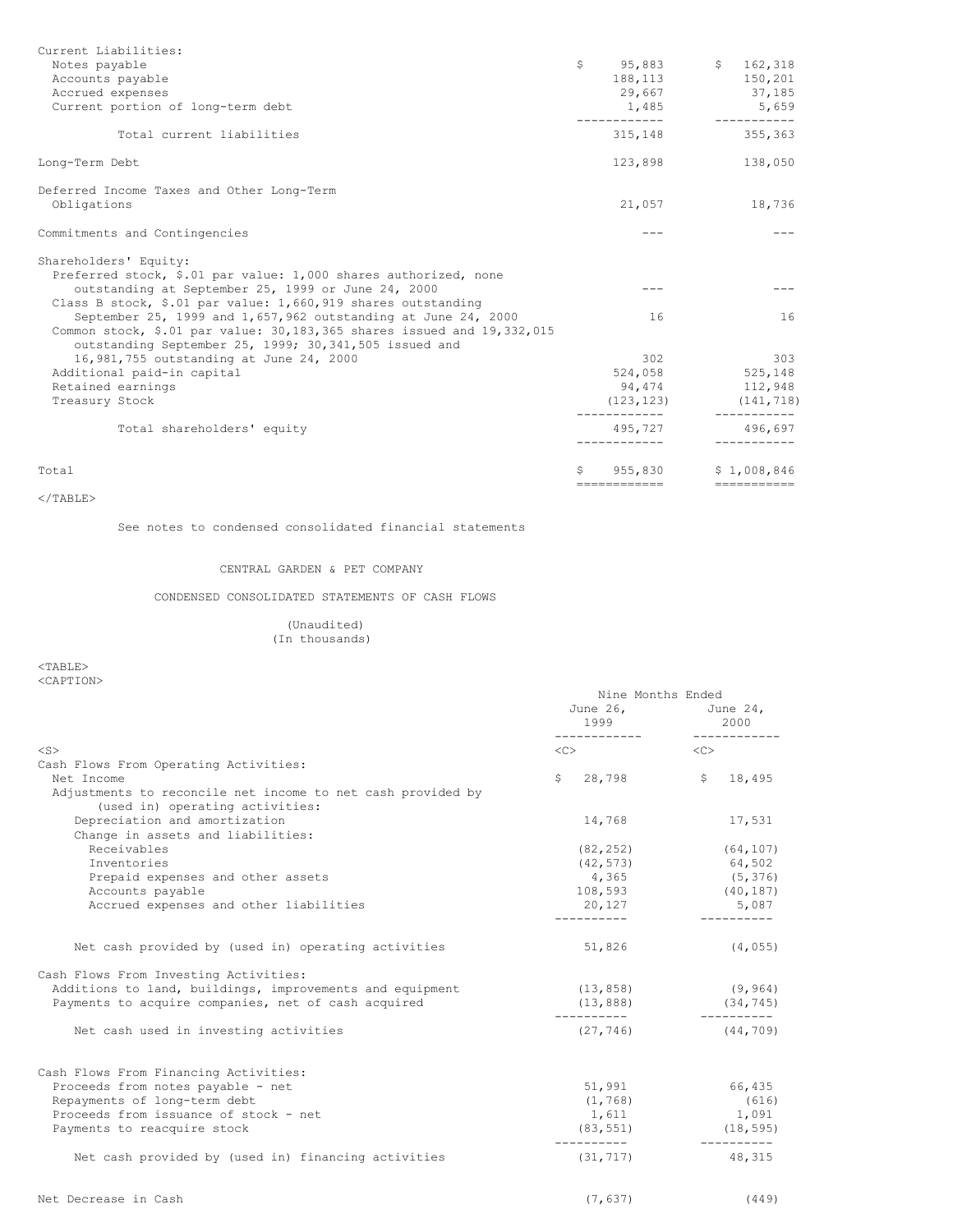| Cash at Beginning of Period                              | 10,328      |    | 8,017  |
|----------------------------------------------------------|-------------|----|--------|
|                                                          |             |    |        |
| Cash at End of Period                                    | \$<br>2,691 | Ŝ. | 7.568  |
|                                                          |             |    |        |
| Supplemental Information                                 |             |    |        |
| Cash paid for interest                                   | \$<br>6.390 | S. | 13,319 |
| Cash paid for income taxes                               | 12,350      |    | 8,848  |
| Assets (excluding cash) acquired through purchase        |             |    |        |
| of subsidiaries                                          | 6,251       |    | 8,069  |
| Liabilities assumed through the purchase of subsidiaries | 3,274       |    | 21,306 |
| $<$ /TABLE>                                              |             |    |        |

See notes to condensed consolidated financial statements

### CENTRAL GARDEN & PET COMPANY

### CONSOLIDATED STATEMENTS OF INCOME

(Unaudited) (In thousands, except per share amounts)

<TABLE> <CAPTION>

| VOHE LIUNZ                                      |   | Nine Months Ended<br>June 26,<br>1999                      | June 24,<br>2000                          | Three Months Ended<br>June 26,<br>1999                                                  |           | June 24,<br>2000          |
|-------------------------------------------------|---|------------------------------------------------------------|-------------------------------------------|-----------------------------------------------------------------------------------------|-----------|---------------------------|
| $<$ S $>$                                       |   | $\langle C \rangle$                                        | $<<$ $C$ $>$                              | $\langle C \rangle$                                                                     | < <c></c> |                           |
| Net sales<br>Cost of goods sold and occupancy   |   | \$1,204,265<br>937,907<br>------------                     | \$1,055,337<br>783,583                    | $\begin{array}{cccc} 5 & 529,140 \\ 5 & 453,803 \end{array}$<br>421,522<br>____________ |           | 339,055                   |
| Gross profit                                    |   | 266,358                                                    | 271,754                                   | 107,618                                                                                 |           | 114,748                   |
| Selling, General and<br>Administrative Expenses |   | 208,251<br>-------------                                   | 221,673<br>____________                   | 80,994<br>____________                                                                  |           | 84,980<br>_______________ |
| Income from operations                          |   | 58,107                                                     | 50,081                                    | 26,624                                                                                  |           | 29,768                    |
| Interest expense - net                          |   | 8,456<br>____________                                      | 17,046<br>____________                    | 3,031<br>_____________                                                                  |           | 6,768<br>_______________  |
| Income before income taxes                      |   | 49,651                                                     | 33,035                                    | 23,593                                                                                  |           | 23,000                    |
| Income taxes                                    |   | 20,853                                                     | 14,540                                    | 9,909                                                                                   |           | 10,125                    |
| Net Income                                      |   | ------------<br>\$ 28,798<br>------------                  | ------------<br>\$18,495                  | -------------<br>$$13,684$ \$ 12,875                                                    |           | ______________            |
| Net Income per Share<br>Basic                   |   | $\begin{array}{ccc} 5 & 0.99 \end{array}$<br>------------- | $\begin{array}{ccc} 5 & 0.98 \end{array}$ | $S \t 0.50 S \t 0.69$                                                                   |           |                           |
| Diluted                                         | S | 0.96<br>============                                       | \$0.94<br>________________                | $\begin{matrix} 5 & 0.47 \end{matrix}$                                                  |           | $\sim 0.61$               |
| Weighted Average Shares Outstanding             |   |                                                            |                                           |                                                                                         |           |                           |
| Basic                                           |   | 28,980                                                     | 18,867 27,239                             |                                                                                         |           | 18,640                    |
| Diluted                                         |   | 33,218                                                     | 23,064                                    | 31,427                                                                                  |           | 22,850                    |

</TABLE>

See notes to condensed consolidated financial statements

Central Garden & Pet Company Notes to Condensed Consolidated Financial Statements Three Months and Nine Months Ended June 24, 2000 (Unaudited)

1. Basis of Presentation

---------------------

The condensed consolidated balance sheet as of June 24, 2000, the consolidated statements of income for both the three and nine months ended June 24, 2000 and June 26, 1999 and the consolidated statements of cash flows for the nine months ended June 24, 2000 and June 26, 1999 have been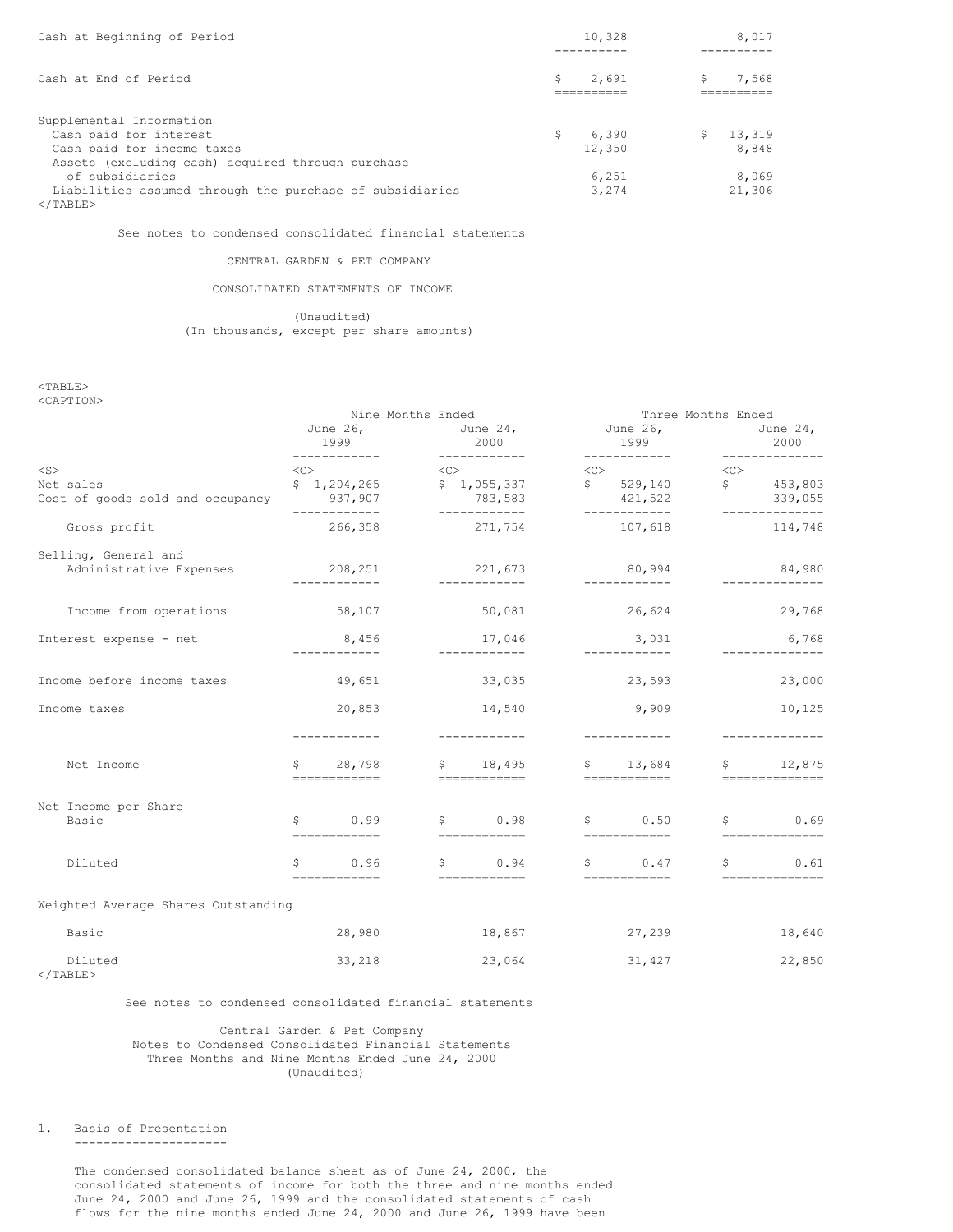prepared by the Company, without audit. The condensed consolidated balance sheet as of September 25, 1999 has been derived from the audited financial statements of the Company for the year ended September 25, 1999. In the opinion of management, all adjustments (which include only normal recurring adjustments) considered necessary to present fairly the financial position, results of operations and cash flows of the Company for the periods mentioned above, have been made.

Due to the seasonal nature of the Company's business, the results of operations for the three and nine months ended June 24, 2000 are not indicative of the operating results that may be expected for the year ending September 30, 2000.

It is suggested that these interim financial statements be read in conjunction with the annual audited financial statements, accounting policies and financial notes thereto, included in the Company's 1999 Annual Report which has previously been filed with the Securities and Exchange Commission.

#### 2. Share Repurchase Program ------------------------

On October 5, 1999, the Company's Board of Directors authorized the Company to increase the share repurchase program up to a maximum of \$155 million of common shares. During the three month period ended December 25, 2000, the Company repurchased 2,500,000 shares for a total of \$18.6 million. No additional share repurchases occurred during the period between December 26, 1999 and June 24, 2000.

3. Earnings Per Share

------------------

The following is a reconciliation of the numerators and denominators of the basic and diluted per-share computations for income from continuing operations (in thousands, except per share amounts):

#### $<$ TABLE> <CAPTION>

|                                                       | Three Months Ended<br>June 24, 2000 |                         |                  | Nine Months Ended<br>June 24, 2000 |                 |                  |
|-------------------------------------------------------|-------------------------------------|-------------------------|------------------|------------------------------------|-----------------|------------------|
|                                                       | Income                              |                         | Shares Per Share | Income                             |                 | Shares Per Share |
| $<$ S $>$                                             | <<>                                 | <<                      | <<               | <<>                                | <<>             | <<               |
| Basic EPS:                                            |                                     |                         |                  |                                    |                 |                  |
| Net income                                            |                                     | $$12,875$ 18,640 \$0.69 |                  |                                    | \$18,495 18,867 | \$0.98           |
| Effect of dilutive securities:<br>Options to purchase |                                     |                         |                  |                                    |                 |                  |
| common stock                                          |                                     | 103                     |                  |                                    | 90              |                  |
| Convertible notes                                     |                                     | 1,042 4,107             |                  |                                    | 3, 124 4, 107   |                  |
| Diluted EPS:                                          |                                     |                         |                  |                                    |                 |                  |
| Net income attributed                                 |                                     |                         |                  |                                    |                 |                  |
| to common                                             |                                     |                         |                  |                                    |                 |                  |
| shareholders                                          |                                     | $$13,917$ 22,850 \$0.61 |                  | \$21,619                           | 23,064          | \$0.94           |
| $\langle$ /TABLE>                                     |                                     |                         |                  |                                    |                 |                  |

<TABLE>

<CAPTION>

|                                                       | Three Months Ended<br>June 26, 2000 |                |                            |         | Nine Months Ended<br>June 26, 2000 |                  |
|-------------------------------------------------------|-------------------------------------|----------------|----------------------------|---------|------------------------------------|------------------|
|                                                       | Income                              |                | Shares Per Share           | Income  |                                    | Shares Per Share |
| $<$ S $>$                                             | <<>                                 | <<             | <<                         | <<>     | <<>                                | <<               |
| Basic EPS:                                            |                                     |                |                            |         |                                    |                  |
| Net income                                            |                                     |                | $$13,684$ 27,239 \$0.50    |         | \$28,798 28,980                    | \$0.99           |
| Effect of dilutive securities:<br>Options to purchase |                                     |                |                            |         |                                    |                  |
| common stock                                          |                                     | 81             |                            |         | 131                                |                  |
| Convertible notes                                     |                                     | $$1,079$ 4,107 |                            | \$3,236 | 4,107                              |                  |
| Diluted EPS:                                          |                                     |                |                            |         |                                    |                  |
| Net income attributed                                 |                                     |                |                            |         |                                    |                  |
| to common                                             |                                     |                |                            |         |                                    |                  |
| shareholders                                          |                                     |                | $$14,763$ $31,427$ $$0.47$ |         | \$32,034 33,218                    | \$0.96           |
| $\langle$ /TABLE>                                     |                                     |                |                            |         |                                    |                  |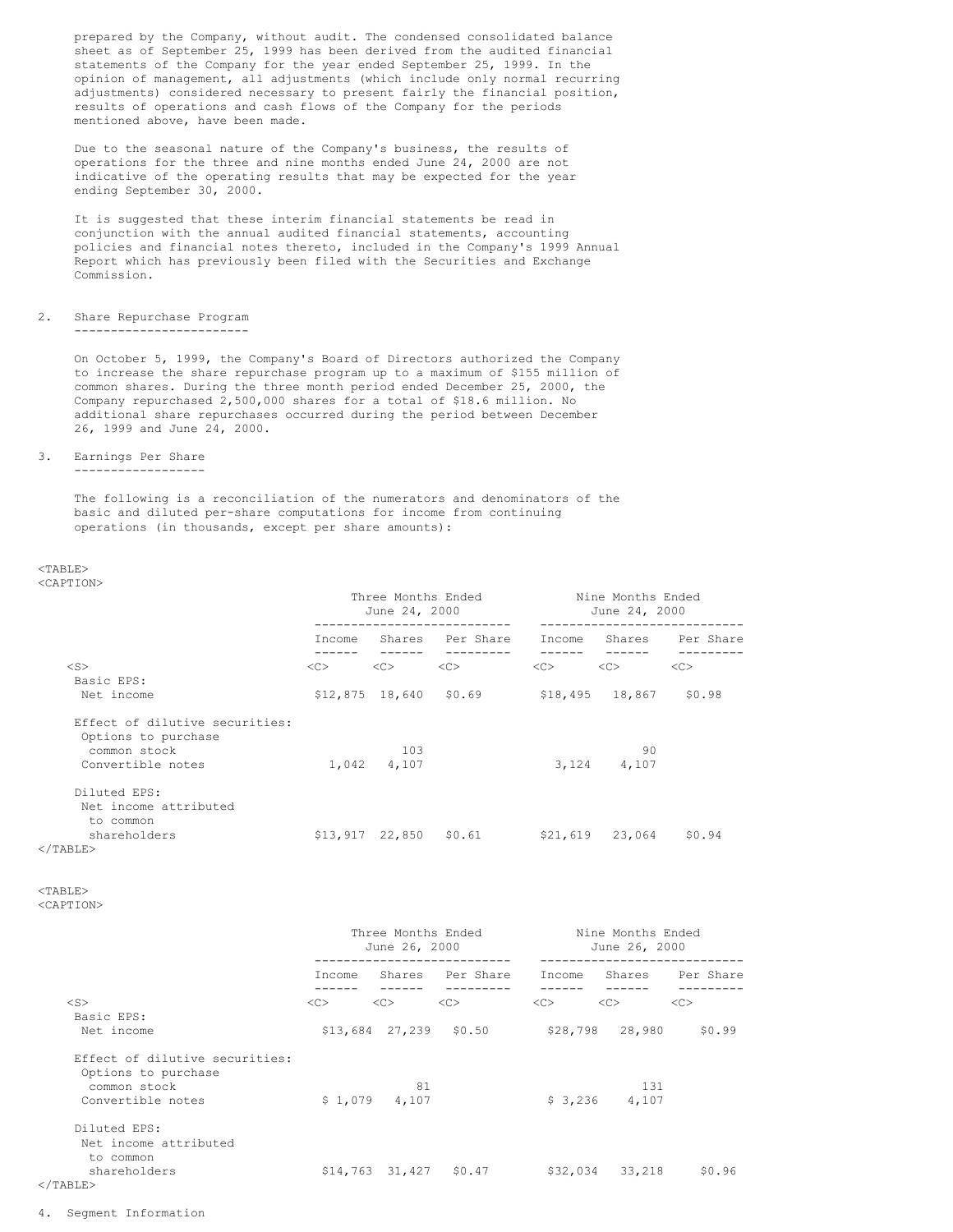Management has determined that the reportable segments of the Company are its Distribution, Pet Products and Garden Products segments, based on the level at which the chief operating decision making group reviews the results of operations in order to make decisions regarding performance assessment and resource allocation. There has been no change in the segments reported or the basis of measurement of segment profit or loss from that which was reported in the Company's 1999 Form 10-K. Segment information for the three month and nine month periods ended June 26, 1999 and June 24, 2000 and segment assets at September 25, 1999 and June 24, 2000 are set forth below (dollars in thousands):

# <TABLE>

<CAPTION>

|                               | Three Months Ended    |                       | Nine Months Ended           |                          |  |  |
|-------------------------------|-----------------------|-----------------------|-----------------------------|--------------------------|--|--|
|                               | June 26, 1999         |                       | June 24, 2000 June 26, 1999 | June 24, 2000            |  |  |
| $<$ S $>$                     | <<                    | <<>                   | $<<$ $>$                    | <<>                      |  |  |
| Net sales                     |                       |                       |                             |                          |  |  |
| Distribution                  | \$356,820             | \$255,888             | \$766,506                   | \$563,014                |  |  |
| Garden Products               | 129,365               | 147,779               | 304,738                     | 344,444                  |  |  |
| Pet Products                  | 59,286                | 67,418                | 176,583                     | 194,652                  |  |  |
| Corporate, eliminations       |                       |                       |                             |                          |  |  |
| and all other                 | (16, 331)             | (17, 282)             | (43, 562)                   | (46, 773)                |  |  |
|                               | ---------             | ---------             | ----------                  | ----------               |  |  |
| Total net sales               | \$529,140<br>-------- | \$453,803<br>======== | \$1,204,265<br>==========   | \$1,055,337<br>--------- |  |  |
| Intersegment sales            |                       |                       |                             |                          |  |  |
| Garden Products               | \$5,976               | \$12,311              | 19,207                      | \$29,915                 |  |  |
| Pet Products                  | 11,861                | 6,391                 | 25,917                      | 17,752                   |  |  |
| Corporate, eliminations       |                       |                       |                             |                          |  |  |
| and all other                 | (1, 506)<br>--------- | (1, 420)<br>--------- | (1, 562)<br>___________     | (894)<br>----------      |  |  |
| Total intersegment sales      | \$16,331              | \$17,282              | \$43,562                    | \$46,773                 |  |  |
|                               | ========              | --------              | ----------                  | -----------              |  |  |
| Income (loss) from operations |                       |                       |                             |                          |  |  |
| Distribution                  | \$10,358              | \$8,813               | \$15,144                    | \$ 6,453                 |  |  |
| Garden Products               | 14,772                | 17,851                | 36,680                      | 42,571                   |  |  |
| Pet Products                  | 6,284                 | 8,853                 | 20,958                      | 24,175                   |  |  |
| Corporate, eliminations       |                       |                       |                             |                          |  |  |
| and all other                 | (4, 790)<br>--------- | (5, 749)<br>--------- | (14, 675)<br>-----------    | (23, 118)<br>----------  |  |  |
| Income from operations        | 26,624                | 29,768                | 58,107                      | 50,081                   |  |  |
| Interest expense              | 3,031                 | 6,768                 | 8,456                       | 17,046                   |  |  |
| Income taxes                  | 9,909                 | 10,125                | 20,853                      | 14,540                   |  |  |
|                               | ---------             | ---------             | -----------                 | ----------               |  |  |
| Net income                    | \$13,684              | \$12,875              | \$28,798                    | \$18,495                 |  |  |
|                               | --------              | ========              | ----------                  | =======                  |  |  |
|                               |                       |                       |                             |                          |  |  |
| Depreciation and amortization |                       |                       |                             |                          |  |  |
| Distribution                  | \$<br>812             | \$1,180               | \$2,464                     | \$3,454                  |  |  |
| Garden Products               | 912                   | 840                   | 2,398                       | 2,644                    |  |  |
| Pet Products                  | 967                   | 1,246                 | 2,846                       | 3,603                    |  |  |
| Corporate, eliminations       |                       |                       |                             |                          |  |  |
| and all other                 | 2,382                 | 2,856                 | 7,060                       | 7,830                    |  |  |
|                               | --------              | --------              | ----------                  | ----------               |  |  |
| Total depreciation and        |                       |                       |                             |                          |  |  |
| amortization                  | \$5,073               | \$6,122               | \$14,768                    | \$17,531                 |  |  |
|                               | ========              | --------              | ----------                  |                          |  |  |
| Expenditures for long-lived   |                       |                       |                             |                          |  |  |
| assets                        |                       |                       |                             |                          |  |  |
| Distribution                  | \$1,177               | \$871                 | \$ 6,289                    | 3,717<br>- \$            |  |  |
| Garden Products               | 30                    | 915                   | 1,874                       | 2,748                    |  |  |
| Pet Products                  | 1,469                 | 422                   | 4,964                       | 3,499                    |  |  |
| Corporate, eliminations       |                       |                       |                             |                          |  |  |
| and all other                 | 0                     | 0                     | 731                         | 0                        |  |  |
| $<$ /TABLE>                   | $---$                 | $- - - - -$           | -----                       |                          |  |  |
|                               |                       |                       |                             |                          |  |  |
| $<$ TABLE>                    |                       |                       |                             |                          |  |  |
| <caption></caption>           |                       |                       |                             |                          |  |  |
| $<$ S $>$                     | <<                    | <<                    | <<                          | <<                       |  |  |
| Total expenditures for        |                       |                       |                             |                          |  |  |
| long-lived assets             | Ş.<br>2,676           | 2,208<br>Ş.           | 13,858<br>Ş.                | 9,964<br>Ş               |  |  |
|                               |                       |                       |                             |                          |  |  |

 $<$ /TABLE>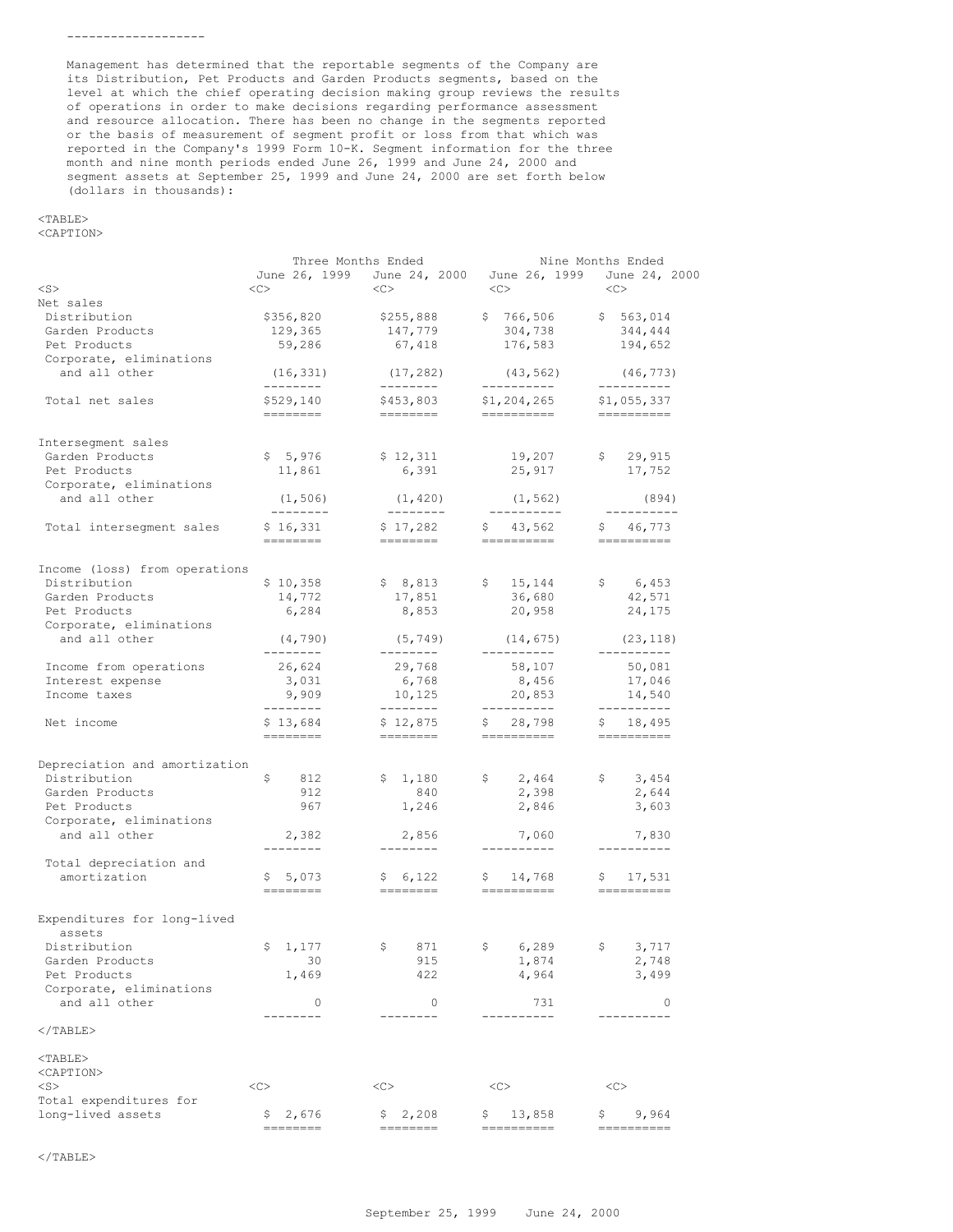| \$216,981 | \$171.291   |
|-----------|-------------|
| 179,953   | 245,280     |
| 99,583    | 116,772     |
| 459.313   | 475.503     |
|           |             |
| \$955,830 | \$1,008,846 |
|           |             |
|           |             |

------------------ -------------

### 5. Proposal to Spin Off Garden Distribution Business -------------------------------------------------

On June 7, 2000, the Company filed with the Securities and Exchange Commission ("SEC") a Form 10 which, when declared effective by the SEC, would permit the Company to spin off its lawn and garden distribution business to shareholders. On August 3, 2000, the Company announced that it plans to withdraw the Form 10 filed on June 7 and refile within 30 to 60 days once the Form 10 has been updated to reflect the resizing of the Company's lawn and garden distribution business. If the spin-off is completed, the lawn and garden business would become a separate public company while Central would continue to operate its existing lawn and garden branded products business, as well as its branded pet products and pet distribution businesses.

#### 6. Recent Acquisition

------------------

On March 29, 2000, the Company announced that it had acquired the AMDRO and IMAGE consumer product lines from American Cyanamid, the agricultural products division of American Home Products Corporation, for approximately \$28 million. The acquisition was accounted for under the purchase method, and the resulting goodwill will be amortized on a straight-line basis over 20 years.

### 7. Other Charges

--------------

In September 1999, the Company recorded Other Charges totaling \$7.6 million associated with the expiration of the Solaris Agreement, workforce reductions and facility closures in the Company's Distribution operations. During the six months ended March 25, 2000, the Company closed the three distribution centers identified in the September 2000 closure plan, completed the associated workforce reductions, and paid all remaining severance amounts accrued as of September 25, 1999. \$.5 million is included in accrued expenses as of June 24, 2000 associated with lease costs, property taxes and other facility costs which will be required to be paid through the expiration of the leases on these closed distribution centers.

#### 8. New Accounting pronouncements

-----------------------------

In December 1999, the SEC released Staff Accounting Bulletin No. 101 ("SAB 101"), which provides the staff's views in applying generally accepted accounting principles to selected revenue recognition issues. In March 2000, the SEC released SAB 101A, which delayed for one quarter the implementation date of SAB 101 for registrants with fiscal years beginning between December 16, 1999 and March 15, 2000. In June 2000, the SEC released SAB 101B, which delayed the implementation date of SAB 101 until no later than the fourth fiscal quarter of fiscal years beginning after December 15, 1999.

The Company is evaluating what impact, if any, SAB 101 may have on its consolidated financial statements.

#### 9. Subsequent Events -----------------

On June 30, 2000, The Scotts Company filed suit against Central to collect the purchase price of certain lawn and garden products previously sold to Central. Central has withheld payments to Scotts of approximately \$17 million on the basis of claims it has against Scotts - including amounts due for services and goods previously supplied by Central and not yet paid for by Scotts. This action, The Scotts Company v. Central Garden & Pet ------------------------------------------

Company, Docket No. C2 00-755, is in the United States District Court for -------

the Southern District of Ohio, Eastern Division. On July 3, 2000, Pharmacia Corporation (formerly known as Monsanto Company) filed suit against Central seeking an accounting and unspecified amounts allegedly due Pharmacia under the four-year alliance agreement between Central and Pharmacia which expired in September 1999, as well as damages for breach of contract. This action, Pharmacia Corporation v. Central Garden & Pet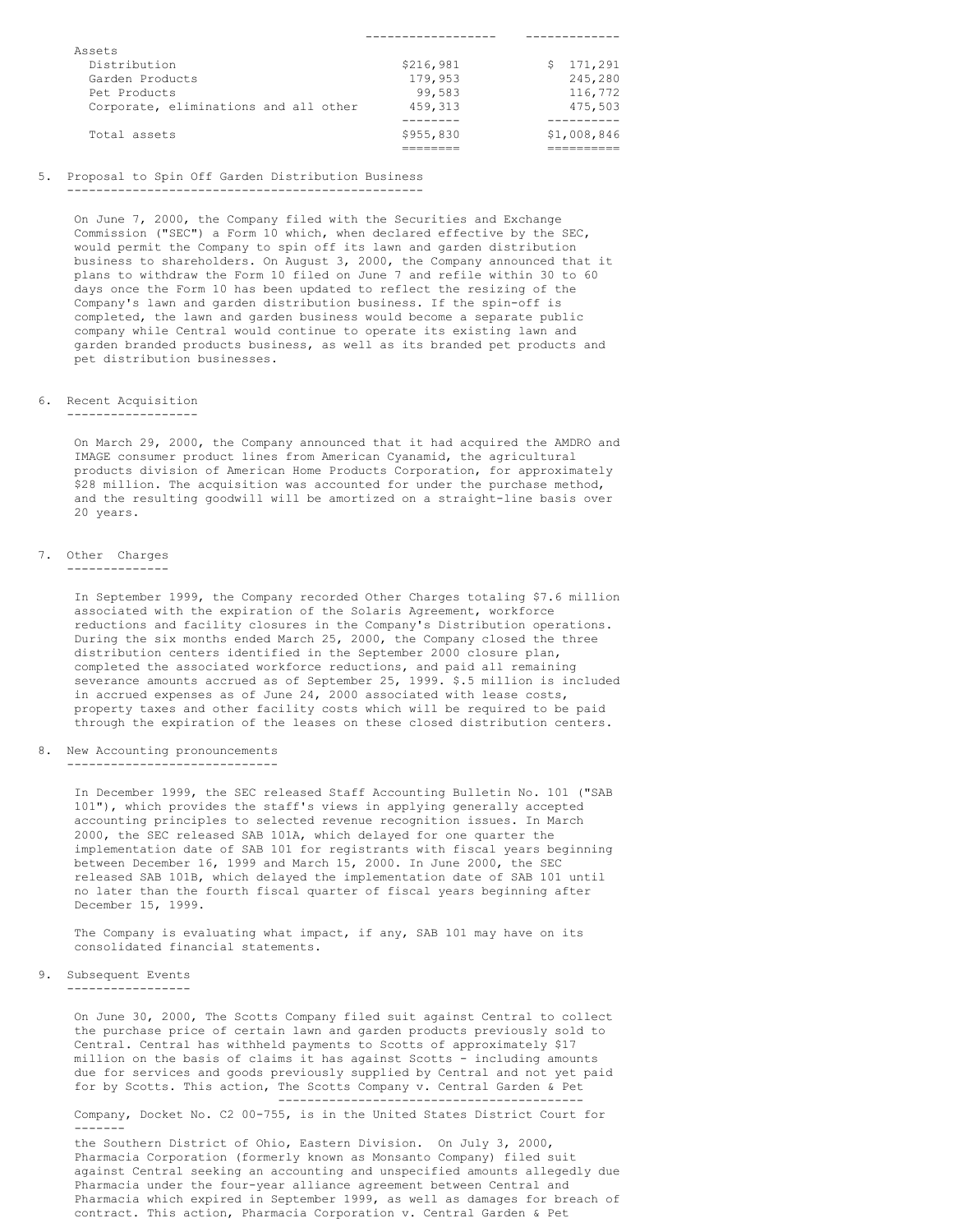Company, Docket No. 00CC-002253 Q CV, is in the Circuit Court of St. Louis -------

County, Missouri.

Central believes that the reconciliation of all accounts will not result in a balance due from Central to Pharmacia. Further, Central believes it has substantial counterclaims and rights of offset against both Scotts and Pharmacia, as well as meritorious defenses, and intends to vigorously contest both suits.

On July 7, 2000, Central filed suit against Scotts and Pharmacia seeking damages and injunctive relief as well as restitution for, among other things, breach of contract and violations of the antitrust laws by Scotts and Pharmacia. This action, Central Garden & Pet Company, a Delaware

--------------------------------------- corporation v. The Scotts Company, an Ohio corporation; and Pharmacia --------------------------------------------------------------------- Corporation, formerly known as Monsanto Company, a Delaware corporation, ----------------------------------------------------------------------- Docket No. C 00 2465, is in the United States District Court for the Northern District of California.

On July 19, 2000 the Company announced that Scotts intends to discontinue its distribution relationship with Central after September 30, 2000. The revenue and gross profit for the year ended September 2000 expected to be lost in fiscal 2001 is estimated to be approximately \$185 to \$195 million and \$31 to \$33 million respectively. The Company expects this loss of gross profit to be significantly offset next year with expense reductions and other business growth. As a result of this expected significant reduction in volume, Central expects to record substantial one time charges in the fiscal year ending September 30, 2000 associated with the resizing of the Garden Distribution business.

On August 2, 2000, a fire of undetermined origin destroyed the Company's Phoenix, Arizona lawn and garden distribution center. The fire also destroyed a medical supply distribution center operated by a third party which is located in an adjoining facility and caused the evacuation of neighboring businesses and residences. The Phoenix facility is one of Central's smallest distribution centers. The Company maintains insurance coverage against property damage and third party liability which it believes will be adequate to cover most or all of the losses or liabilities to which it may become subject as a result of the fire.

Item 2. Management's Discussion and Analysis of Financial Condition and Results of Operations

Central was incorporated in Delaware in June 1992 and is the successor to a California corporation which was incorporated in 1955. References to "we," "us," or "Central" means Central Garden & Pet Company and its subsidiaries and divisions, and their predecessor companies and subsidiaries. Central's operations are grouped into three business segments, the lawn and garden branded products business ("Garden Products"), the distribution business ("Distribution") and the pet branded products business ("Pet Products").

Recent developments affecting the Distribution Segment:

From October 1, 1995 to September 30, 1999, Distribution distributed Solaris product nationwide, pursuant to an exclusive distribution agreement. Management believes that the relationship with Solaris embodied in the Solaris Agreement had a substantial impact on our results of operations. Sales of products purchased from Solaris, our largest supplier, accounted for approximately 43% of Distribution's net sales and 27% of Central's net sales during fiscal 1999. Under the Solaris Agreement, Distribution, in addition to serving as the master agent and master distributor of Solaris products, provided a wide range of value-added services including logistics, order processing and fulfillment, inventory distribution and merchandising. As a result of the Solaris Agreement, a majority of our sales of Solaris products were derived from servicing direct sales accounts, rather than as a traditional distributor. Under the Solaris Agreement, our inventories of Solaris product increased significantly, since we not only carried inventories to support our own sales of Solaris products but also certain inventory previously carried by Solaris as well as additional inventories to support sales of Solaris products by our former network of independent distributors.

In January 1999, Pharmacia Corporation sold its Solaris lawn and garden business exclusive of its Roundup herbicide products for consumer use to The Scotts Company ("Scotts") and entered into a separate, long-term, exclusive agreement pursuant to which Pharmacia Corporation continues to make Roundup herbicide products for consumer use and Scotts markets the products. Scotts has been for many years a substantial supplier to us and, in connection with its direct sales, a substantial purchaser of our services.

In the fall of 1999, Scotts altered its distribution systems for certain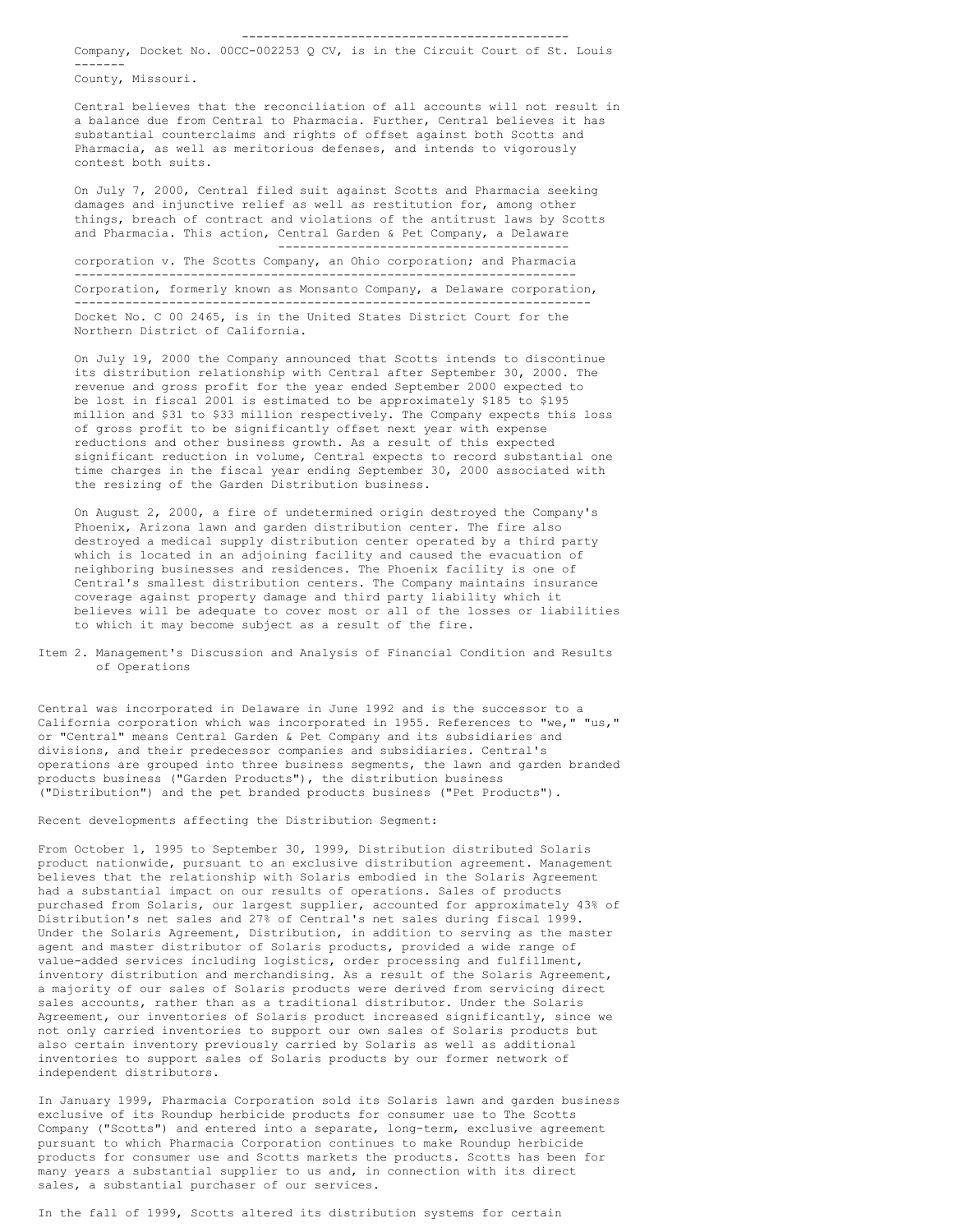products, including Ortho and Miracle-Gro products and Pharmacia Corporation's consumer Roundup products for which Scotts acts as Pharmacia Corporation's exclusive sales agent. Beginning October 1, 1999, Scotts began to distribute Ortho and Roundup products through a system that involves a combination of distributors, of which we were the largest, as well as through direct sales by Scotts to certain major retailers. In addition, Scotts began to sell Miracle-Gro directly to certain retailers.

The business likely to be taken over in this fiscal year ending September 30, 2000 by Scotts is estimated to be approximately \$200-250 million in sales. The gross profit associated with these sales in fiscal 1999 was approximately \$15-25 million. We expect this loss of gross profit to be partially offset this fiscal year with expense reductions and other business growth. However, there is no assurance that the business taken over by Scotts will not be greater than \$200- 250 million, or that we will be successful in our attempts to reduce expenses and generate new business.

Due to the changes in Scotts' distribution system, our inventory of Scotts products and the related payables have been reduced by an amount in excess of \$75 million. Additionally, we have taken actions to realign our lawn and garden distribution operations to reflect anticipated business levels for fiscal 2000. The amount and profitability of Distribution's business with Scotts in fiscal 2000 may be influenced by numerous factors and is impossible to predict. Accordingly, the actual results of our operations may differ significantly from the foregoing estimates.

The sale of the Solaris business by Pharmacia Corporation and the expiration of the Solaris Agreement subject our Distribution business to significant uncertainties. These include the resolution of all payments due between us and Pharmacia Corporation under the Solaris Agreement, such as the amounts receivable from Pharmacia Corporation for cost reimbursements, payments for cost reductions and payments for services; the amounts payable to Pharmacia Corporation for inventory; and responsibility for obsolete inventory and for non-payment by Solaris' sub-agents. The resolution of these uncertainties has resulted in litigation (see Note 8 to the condensed financial statements) and could have a material adverse effect on our results of operations, financial position and/or cash flows.

On July 19, 2000, the Company announced that it had learned from Scotts that Scotts intends to discontinue its distribution relationship with the Company after September 30, 2000. The affected products would include Scotts $(R)$ , Ortho(R), and Miracle-Gro(R) products manufactured by the Scotts Company and consumer Roundup(R) products manufactured by Pharmacia Corporation for which Scotts acts as Pharmacia's exclusive sales agent.

For the Company's current fiscal year ending September 30, 2000, the revenue attributable to the affected products is estimated to be approximately \$185-195 million. The gross profit associated with these sales in the current year is estimated to be approximately \$31-33 million (8-10% of estimated total gross profit for the current year). The loss of the Scotts business, coupled with other changes in service levels projected for fiscal year 2001, will substantially reduce the Distribution segment's sales to Wal\*Mart, its largest customer.

The Company expects that it will take steps to realign its lawn and garden distribution operations to reflect the reduced business levels which it anticipates for the fiscal year 2001. As a result, the Company expects to record substantial one-time charges in the fourth quarter of the fiscal year ending September 2000.

As a result of the foregoing changes, the Company expects that its lawn and garden distribution business will be substantially smaller in fiscal year 2001 than in prior years with attendant reductions in revenue, gross profit, operating income, and assets employed.

> Three Months Ended June 24, 2000 Compared with Three Months Ended June 26, 1999

Net sales for the three months ended June 24, 2000 decreased by 14.2% or \$75.3 million to \$453.8 million from \$529.1 million for the quarter ended June 26, 1999. The \$75.3 million decrease was primarily the net result of an \$100.9 million decrease in Distribution sales (primarily attributable to reduced Solaris sales) offset by a \$18.4 million increase in Garden Products sales (\$12.5 million attributable to the businesses acquired) together with a \$8.1 million increase in Pet Products sales.

Gross profit increased by 6.6% or \$7.1 million from \$107.6 million during the quarter ended June 26, 1999 to \$114.7 million for the comparable 2000 period. Gross profit as a percentage of net sales increased from 20.3% for the three months ended June 26, 1999 to 25.3% for the three months ended June 24, 2000. The increase in gross profit dollars was principally related to the increases in Garden and Pet Products sales offset by a \$3.0 million decrease in Distribution. Excluding Distribution, gross profit dollars from existing operations increased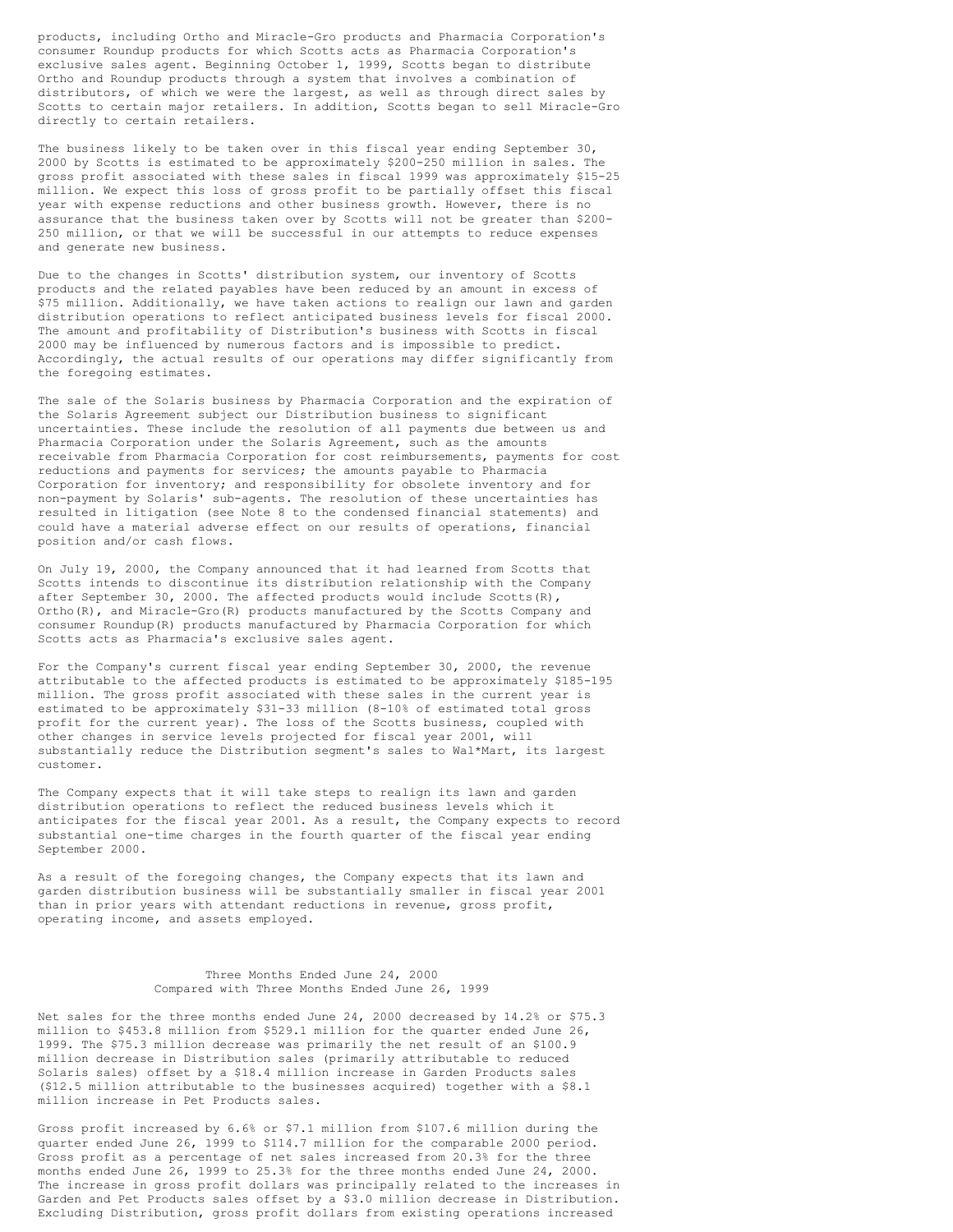by \$5.0 million. The increase in gross profit as a percentage of net sales is primarily the result of an increase in Distribution gross profit percentage combined with a larger proportion of higher margin branded product sales relative to total sales. The increased Distribution gross profit percentage was primarily the result of the reduction in sales of low margin Solaris products principally to retailers' distribution centers. Garden and Pet Products' gross profit percentages remained relatively constant.

Selling, general and administrative expenses increased 4.9% or \$4.0 million from \$81.0 million during the quarter ended June 26, 1999 to \$85.0 million for the comparable 2000 period. As a percentage of net sales, selling, general and administrative expenses increased from 15.3% during the quarter ended June 26, 1999 to 18.7% for the comparable 2000 period. The primary factors contributing to the selling, general and administrative expenses increase in absolute dollars were increases in expenses of (1) \$2.8 million attributable to the businesses acquired; (2) \$1.2 million of professional fees incurred in relation to our strategic planning and evaluation process, and (3) \$1.4 million of increases in operating expenses associated with the sales increases in both Garden and Pet Products, offset in part by decreases in Distribution expenses.

Net interest expense for the quarter ended June 24, 2000 increased by \$3.8 million to \$6.8 million from \$3.0 million for the quarter ended June 26, 1999. The increase is due to higher average outstanding short-term debt resulting principally from the Company's stock repurchase program and the businesses acquired since October 1999.

Average short-term borrowings for the quarter ended June 24, 2000 were \$199.1 million compared with \$52.8 million for the quarter ended June 26, 1999. The average short-term interest rates for the quarter ended June 24, 2000 and June 26, 1999 were 9.8% and 8.2%, respectively.

The Company's effective income tax rate for the quarter ended June 24, 2000 was 44% compared with 42% for the quarter ended June 26, 1999. The increase in the effective tax rate results principally from non-deductible goodwill expense being a higher percentage of taxable income than was the case in the quarter ended June 26,1999.

### Nine Months Ended June 24, 2000 Compared with Nine Months Ended June 26, 1999

Net sales for the nine months ended June 24, 2000 decreased by 12.4% or \$148.9 million to \$1,055.3 million from \$1,204.3 million for the nine months ended June 26, 1999. The \$148.9 million decrease was primarily the net result of a \$203.5 million decrease in Distribution sales (primarily attributable to reduced Solaris sales) being partially offset by a \$39.7 million increase in Garden Products sales (\$24.7 million attributable to the businesses acquired - Norcal Pottery, acquired in January 1999; Unicorn Laboratories, acquired in December 1999; and the Amdro and Image product lines, acquired in March 2000), together with a \$18.1 million increase in Pet Products sales.

Gross profit increased by 2.0% or \$5.4 million from \$266.4 million during the nine months ended June 26, 1999 to \$271.8 million for the comparable 2000 period. Gross profit as a percentage of net sales increased from 22.1% for the nine months ended June 26, 1999 to 25.8% for the nine months ended June 24, 2000. The increase in gross profit dollars was principally related to the increases in Garden and Pet Products sales offset by a \$7.0 million decrease in Distribution. Excluding Distribution, gross profit dollars from existing operations increased by \$5.0 million. The increase in gross profit as a percentage of net sales is primarily the result of an increase in Distribution gross profit percentage combined with a larger proportion of higher margin branded product sales relative to total sales. The increased Distribution gross profit percentage was primarily the result of the reduction in sales of low margin Solaris products principally to retailers' distribution centers. Garden and Pet Products' gross profit percentages remained relatively constant.

Selling, general and administrative expenses increased 6.4% or \$13.4 million from \$208.3 million during the nine months ended June 26, 1999 to \$221.7 million for the comparable 2000 period. As a percentage of net sales, selling, general and administrative expenses increased from 17.3% during the nine months ended June 26, 1999 to 21.0% for the comparable 2000 period.

The primary factors contributing to the selling, general and administrative expenses increase in the nine months ended June 24, 2000 included: (1) \$5.9 million attributable to the businesses acquired; (2) \$4.8 million of professional fees incurred in relation to our strategic planning and evaluation process; (3) the short term effects of the end of the Solaris Alliance producing a rapid decrease in Garden Distribution sales and related inventory levels coupled with management's decision to defer certain

cost reductions during the first three fiscal quarters in order to maintain operational infrastructure for the year 2000 garden season and flexibility for future strategic planning; and (4) increases in operating expenses associated with the sales increases in both Garden and Pet Products.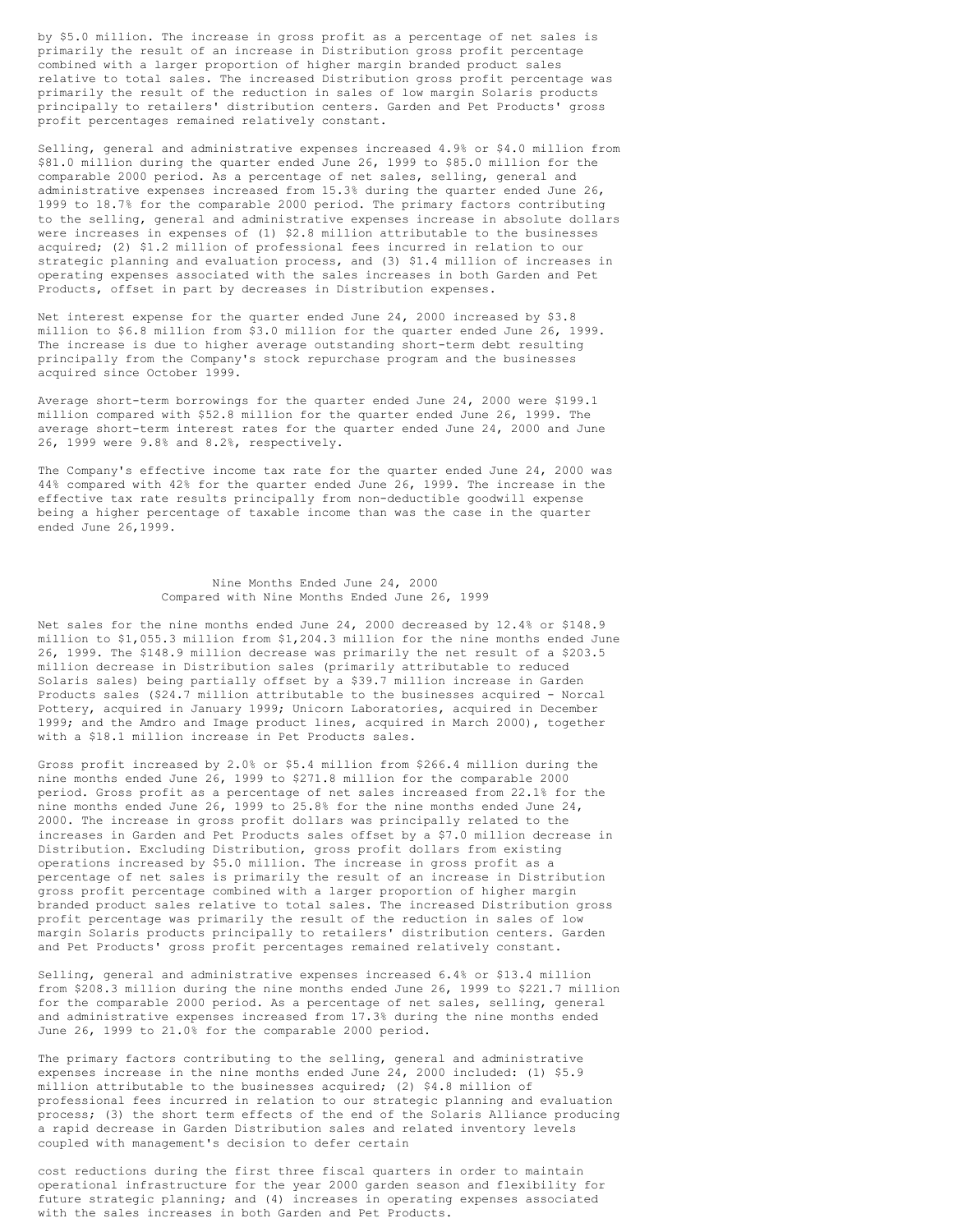Net interest expense for the nine months ended June 24, 2000 increased by \$8.6 million to \$17.0 million from \$8.4 million for the nine months ended June 26, 1999. The increase is due to higher average outstanding short-term debt resulting principally from the Company's stock repurchase program and the businesses acquired. During the nine month period ended June 24, 2000, the Company repurchased 2,500,000 shares of its stock for a total cost of approximately \$18.6 million, primarily through the use of its revolving credit facility.

Average short-term borrowings for the nine months ended June 24, 2000 were \$176.0 million compared with \$38.8 million for the nine months ended June 26, 1999. The average short-term interest rates for the nine months ended June 24, 2000 and June 26, 1999 were 8.7% and 7.7%, respectively.

The Company's effective income tax rate for the nine months ended June 24, 2000 was 44% compared with 42% for the nine months ended June 26, 1999. The increase in the effective tax rate results principally from non-deductible goodwill expense being a higher percentage of taxable income than was the case in the nine months ended June 26, 1999.

### Liquidity and Capital Resources

The Company has financed its growth through a combination of bank borrowings, supplier credit, internally generated funds and sales of securities to the public. The Company received net proceeds (after offering expenses) of approximately \$431.0 million from its five public offerings of common stock in July 1993, November 1995, July 1996, August 1997 and January 1998. In November 1996, the Company completed the sale of \$115 million 6% subordinated convertible notes generating approximately \$112 million net of underwriting commissions.

Historically, the Company's business has been highly seasonal and its working capital requirements and capital resources tracked closely to this seasonal pattern. During the first fiscal quarter accounts receivable reach their lowest level while inventory, accounts payable and short-term borrowings begin to increase. Since the Company's short-term credit line fluctuates based upon a specified asset borrowing base, this quarter is typically the period when the asset borrowing base is at its lowest and consequently the Company's ability to borrow is at its lowest. During the second fiscal quarter, receivables, accounts payable and short-term borrowings begin to increase, reflecting the build-up of

inventory and related payables in anticipation of the peak selling season. During the third fiscal quarter, principally due to the Solaris Agreement for the period between October 1, 1995 and September 30, 1999, inventory levels have remained relatively constant while accounts receivable peak and short-term borrowings start to decline as cash collections are received during the peakselling season. During the fourth fiscal quarter, inventory levels are at their lowest, and accounts receivable and payables are substantially reduced through conversion of receivables to cash.

As a result of the termination of the Solaris agreement and the associated reduction in Garden Distribution sales as a percentage of overall sales, this seasonal pattern is expected to be less significant in the future.

For the nine months ended June 24, 2000, the Company used cash from operating activities of \$4.1 million primarily relating to the normal cycle of receivables build up in Distribution and in Garden Products. Inventory levels declined principally as a result of lower Distribution balances associated with lowered sales levels in the current year, partially offset by increased inventory levels at Garden and Pet Products consistent with their increased sales volumes. Accounts payable did not increase at the same rate as inventory partially due to favorable vendor payment terms for a fiscal 1999 program that was paid for in fiscal 2000. In addition, the increased inventory at Garden Products had shorter payment terms than were associated with comparable inventory increases within the Distribution segment during prior periods. Net cash used in investing activities of \$44.7 million resulted from acquisitions of new companies and the acquisition of office and warehouse equipment, including computer hardware and software. Cash generated from financing activities of \$48.3 million consisted principally of borrowings of \$66.4 million of short-term debt, partially offset by payments of \$18.6 million to acquire treasury shares.

The Company has a \$200 million line of credit with Congress Financial Corporation (Western). The available amount under the line of credit fluctuates based upon a specific asset-borrowing base. The line of credit bears interest at a rate either equal to the prime rate or LIBOR plus 2% at the Company's option, and is secured by substantially all of the Company's assets. At June 24, 2000, the Company had \$131.7 million of outstanding borrowings, and had \$50.7 million of available borrowing capacity under this line. The Company's line of credit contains certain financial covenants such as minimum net worth and minimum working capital requirements. The line also requires the lender's prior written consent to any acquisition of a business. In connection with the acquisition of one company in fiscal 1998, the Company assumed a \$60.0 million line of credit, subsequently increased to \$70 million, of which \$39.3 million was available at June 24, 2000. Interest related to this line is based on a rate either equal to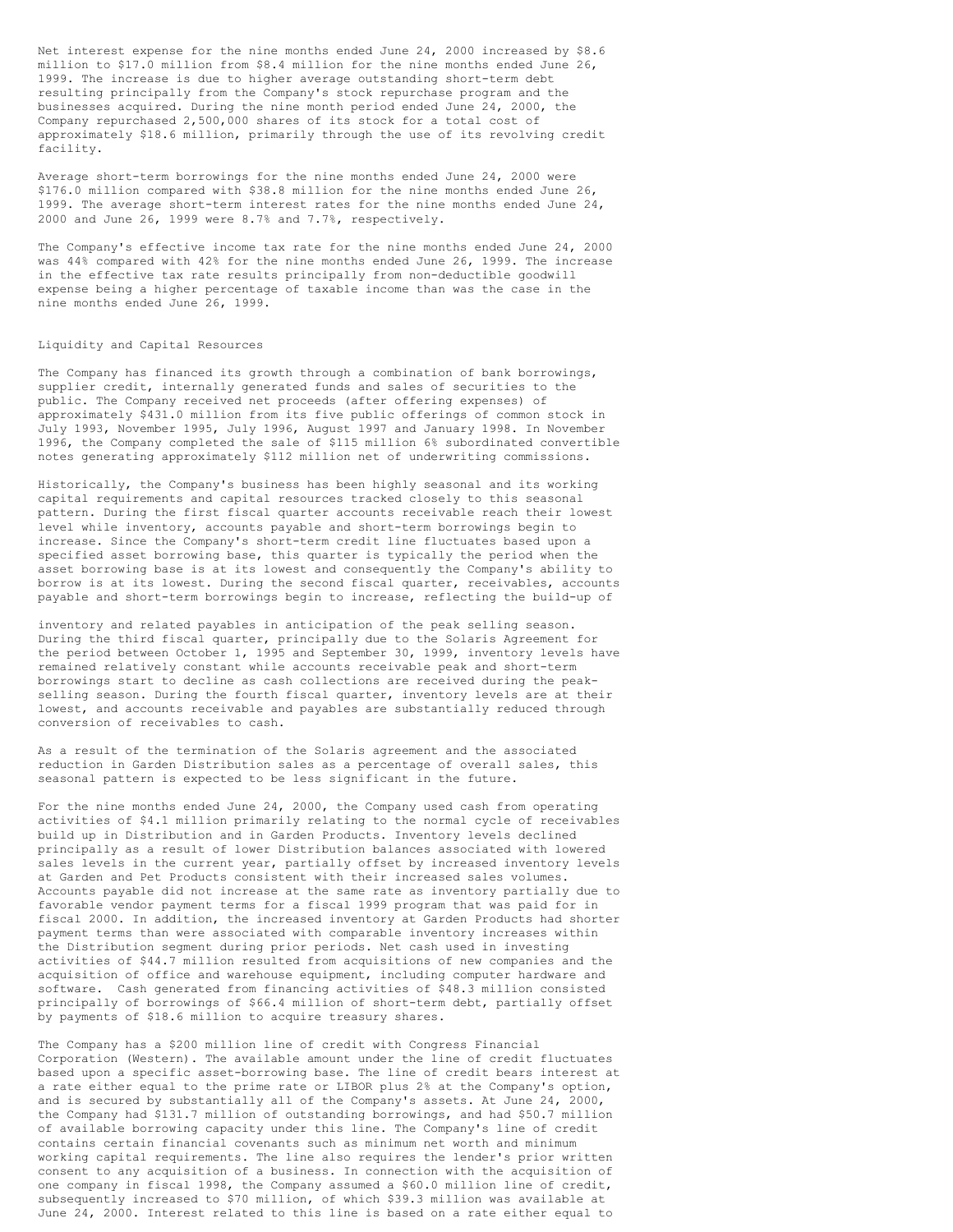the prime rate or LIBOR plus .875% at the Company's option.

The Company believes that cash flow from operations, funds available under its line of credit, and arrangements with suppliers will be adequate to fund its presently anticipated working capital requirements for the foreseeable future. The Company anticipates that its capital expenditures will not exceed \$18.0 million for the next 12 months.

As part of its growth strategy, the Company has engaged in acquisition discussions with a number of companies in the past and it anticipates it will continue to evaluate potential acquisition candidates. If one or more potential acquisition opportunities, including those that would be material, become available in the near future, the Company may require additional external capital. In addition, such

acquisitions would subject the Company to the general risks associated with acquiring companies, particularly if the acquisitions are relatively large.

#### Weather and Seasonality

Historically, the Company's sales of lawn and garden products have been influenced by weather and climate conditions in the markets it serves. During the last several years, the Company's results of operations were negatively affected by severe weather conditions in many parts of the country. Additionally, the Company's business has been highly seasonal. In fiscal 1999, approximately two-thirds of the Company's sales occurred in the first six months of the calendar year. Substantially all of the Company's operating income has been typically generated in this period which has historically offset the operating losses incurred during the first fiscal quarter of the year. As a result of the forthcoming termination of the distribution relationship with Scotts in September 2000, and the associated reduction in Distribution sales as a percentage of overall sales, this seasonal pattern is expected to be less significant in the future.

ITEM 3. Quantitative and Qualitative Disclosure About Market Risk

The Company believes there has been no material change in its exposure to market risk from that discussed in the Company's 1999 Consolidated Financial Statements.

CENTRAL GARDEN & PET COMPANY FORM 10-Q

--------------------------------

PART II. OTHER INFORMATION -----------------

ITEM 1. Legal Proceedings

On June 30, 2000, The Scotts Company filed suit against Central to collect the purchase price of certain lawn and garden products previously sold to Central. Central has withheld payments to Scotts of approximately \$17 million on the basis of claims it has against Scotts - including amounts due for services and goods previously supplied by Central and not yet paid for by Scotts. This action, The Scotts Company v. Central Garden & Pet Company, Docket No. C2 00- --------------------------------------------------

755, is in the United States District Court for the Southern District of Ohio, Eastern Division. On July 3, 2000, Pharmacia Corporation (formerly known as Monsanto Company) filed suit against Central seeking an accounting and unspecified amounts allegedly due Pharmacia under the four-year alliance agreement between Central and Pharmacia which expired in September 1999, as well as damages for breach of contract. This action, Pharmacia Corporation v. Central

Garden & Pet Company, Docket No. 00CC-002253 Q CV, is in the Circuit Court of - --------------------

St. Louis County, Missouri.

Central believes that the reconciliation of all accounts will not result in a balance due from Central to Pharmacia. Further, Central believes it has substantial counterclaims and rights of offset against both Scotts and Pharmacia, as well as meritorious defenses, and intends to vigorously contest both suits.

On July 7, 2000, Central filed suit against Scotts and Pharmacia seeking damages and injunctive relief as well as restitution for, among other things, breach of contract and violations of the antitrust laws by Scotts and Pharmacia. This action, Central Garden & Pet Company, a Delaware corporation v. The Scotts ------------------------------------------------------------------

Company, an Ohio corporation; and Pharmacia Corporation, formerly known as - -------------------------------------------------------------------------- Monsanto Company, a Delaware corporation, Docket No. C 00 2465, is in the United - ----------------------------------------

States District Court for the Northern District of California.

For a discussion of other pending legal proceedings, please see Central's Report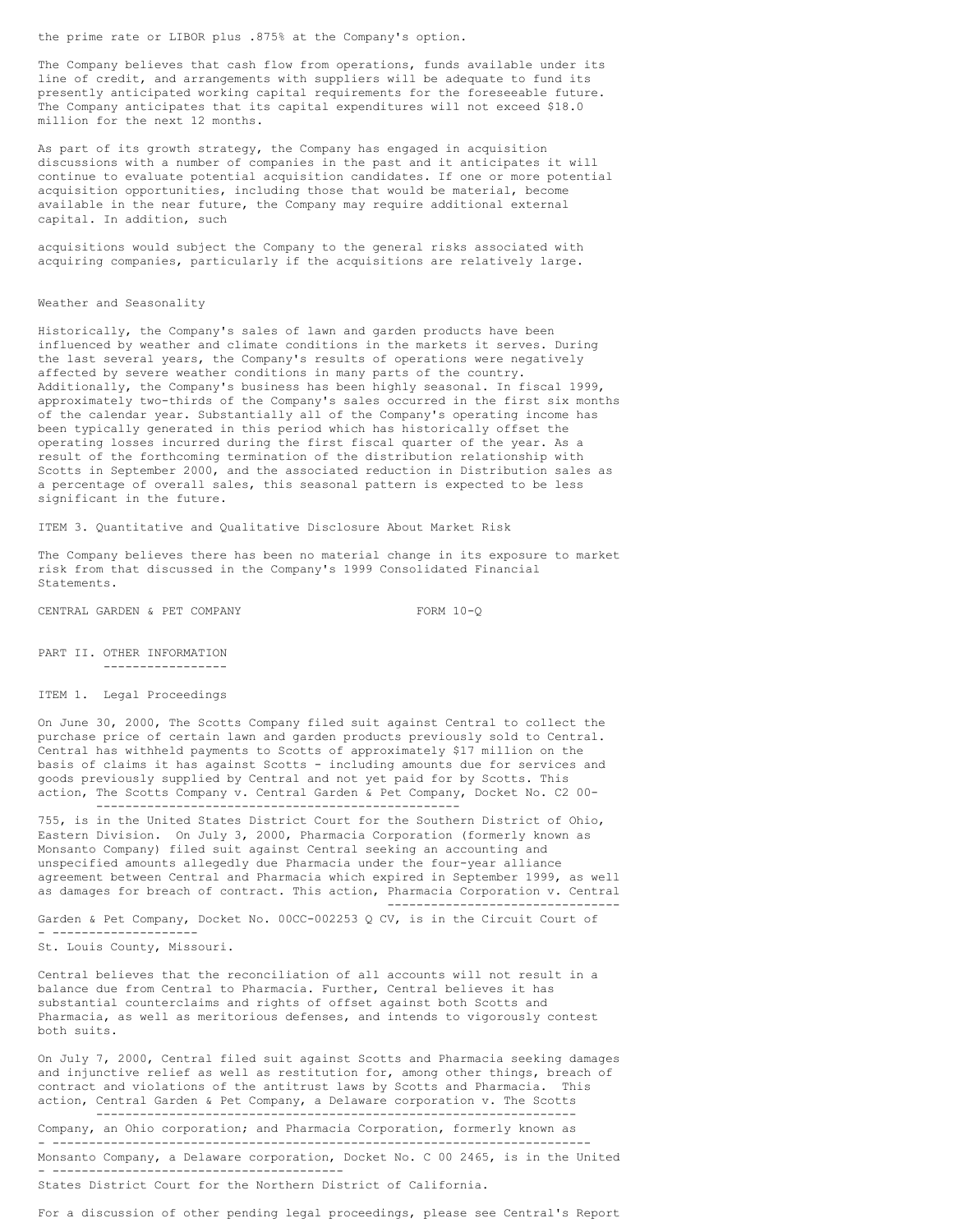on Form 10-Q for the quarter ended March 25, 2000.

- ITEM 2. Changes in Securities and Use of Proceeds Not Applicable
- ITEM 3. Defaults Upon Senior Securities Not Applicable
- ITEM 4. Submission of Matter to a Vote of Securities Holders Not Applicable

ITEM 5. Other Information

On August 2, 2000, a fire of undetermined origin destroyed the Company's Phoenix, Arizona lawn and garden distribution center. The fire also destroyed a medical supply distribution center operated by a third party which is located in an adjoining facility and caused the evacuation of neighboring businesses and residences. The Phoenix facility is one of Central's smallest distribution centers. The Company maintains insurance coverage against property damage and third party liability which it believes will be adequate to cover most or all of the losses or liabilities to which it may become subject as a result of the fire.

ITEM 6. Exhibits and Reports on Form 8-K

#### (a) Exhibits

| Exhibit |                                                          |
|---------|----------------------------------------------------------|
| Number  | Exhibit                                                  |
|         |                                                          |
| 10.6.1  | Amendment No. 8 to Loan and Security Agreement by and    |
|         | among Congress Financial Corporation (Western) and       |
|         | Central Garden & Pet Company, Matthews Redwood and       |
|         | Nursery Supply, Inc., Four Paws Products, Ltd. and Ezell |
|         | Nursery Supply, Inc., dated May 12, 2000.                |
| 27.1    | Financial Data Schedule.                                 |

(b) The following reports on Form 8-K were filed during the quarter ended June 24, 2000.

- (1) On March 31, 2000, the Company filed a report on Form 8-K, dated March 29, 2000, announcing that it has acquired the AMDRO(R) and IMAGE(R) product lines from American Cyanamid.
- (2) On June 8, 2000, the Company filed a report on Form 8-K, dated June 7, 2000, announcing that the Company has filed a Form 10 with the SEC which, when declared effective by the SEC, would permit the Company to spin off its lawn and garden distribution business to shareholders.

CENTRAL GARDEN & PET COMPANY FORM 10-Q

#### **SIGNATURES** ----------

Pursuant to the requirements of the Securities Act of 1934, the registrant has duly caused this report to be signed on its behalf by the undersigned thereunder duly authorized.

CENTRAL GARDEN & PET COMPANY

\_\_\_\_\_\_\_\_\_\_\_\_\_\_\_\_\_\_\_\_\_\_\_\_\_\_\_\_\_\_\_\_\_\_\_\_\_\_\_\_\_\_\_\_\_\_

Registrant

Dated: August 4, 2000

\_\_\_\_\_\_\_\_\_\_\_\_\_\_\_\_\_\_\_\_\_\_\_\_\_\_\_\_\_\_\_\_\_\_\_\_\_\_\_\_\_\_\_\_\_ William E. Brown, Chairman of the Board and Chief Executive Officer

/s/ Lee D. Hines, Jr.

---------------------------------------------- Lee D. Hines, Jr., Vice President and Chief Financial Officer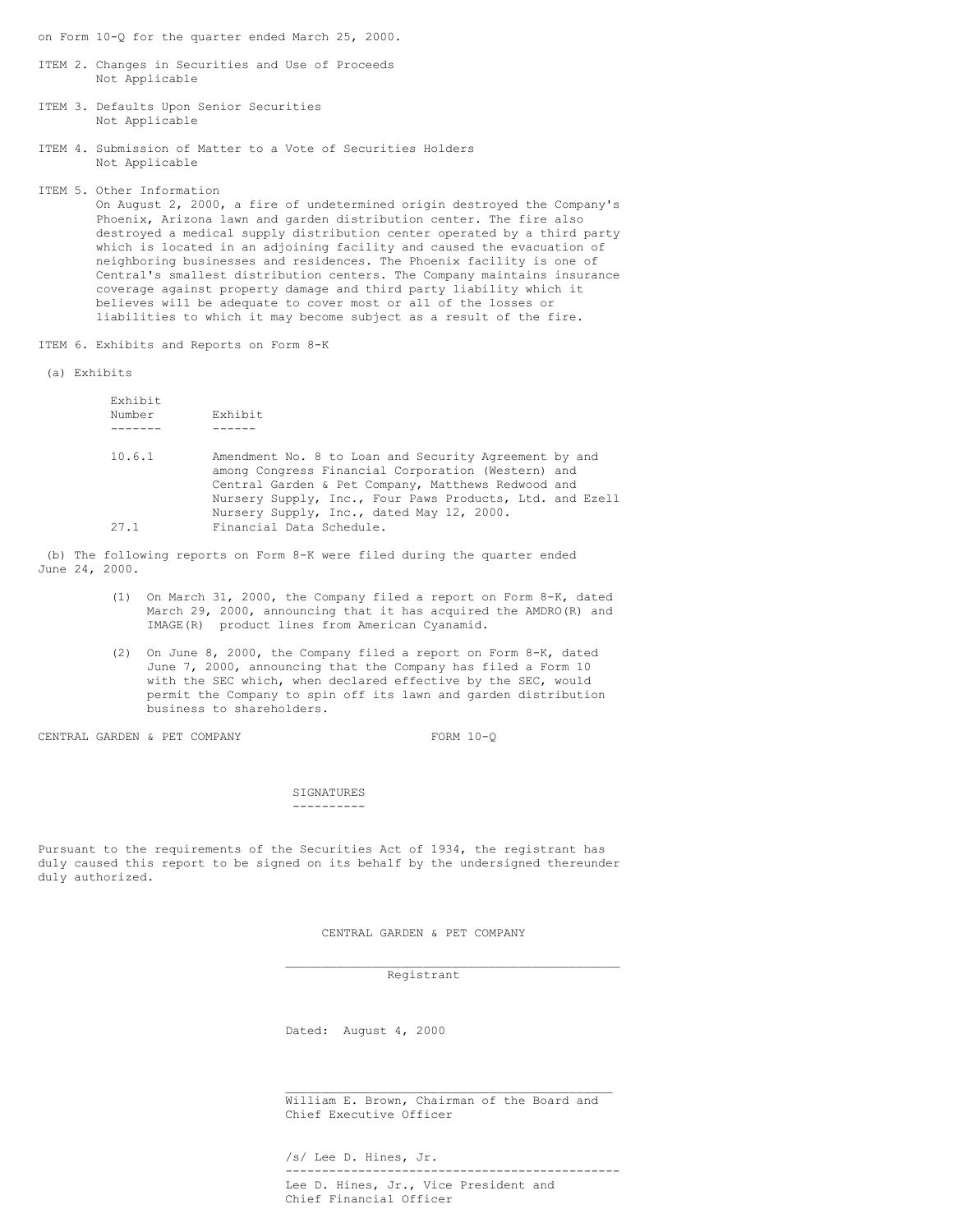May 12, 2000

Central Garden & Pet Company 3697 Mount Diablo Boulevard Suite 310 Lafayette, California 94549

> Re: Amendment No. 8 to Loan and Security Agreement ----------------------------------------------

Ladies and Gentlemen:

Reference is made to the Loan and Security Agreement, dated as of December 17, 1997 (the "Loan Agreement") by and among Congress Financial Corporation (Western) ("Lender"), Central Garden & Pet Company ("CG&Pet"), Matthews Redwood and Nursery Supply, Inc. ("Matthews"), Four Paws Products, Ltd. ("Four Paws"), Ezell Nursery Supply, Inc. ("Ezell"), Kaytee Products Incorporated ("Kaytee"), Norcal Pottery Products, Inc. ("Norcal"), TFH Publications, Inc. ("TFH") and Wellmark International ("Wellmark", and together with CG&Pet, Matthews, Four Paws, Ezell, Kaytee, Norcal and TFH., each individually a "Borrower" and collectively, "Borrowers"), as amended by Amendment No. 1 to Loan and Security Agreement, dated June 4, 1998, Amendment No. 2 to the Loan and Security Agreement, dated September 11, 1998, Amendment No. 3 to the Loan and Security Agreement, dated as of December 30, 1998, Amendment No. 4 to the Loan and Security Agreement, dated as of June 25, 1999, Amendment No. 5 to the Loan and Security Agreement, dated as of October 29, 1999, Amendment No. 6 to the Loan and Security Agreement, dated January 14, 2000 and Amendment No. 7 to the Loan and Security Agreement, dated March 14, 2000 ("Amendment No. 7"), together with all other agreements, documents, supplements and instruments now or at any time hereafter executed and/or delivered by Borrowers or any other person, with, to or in favor of Lender in connection therewith (all of the foregoing, together with this Amendment and the agreements and instruments delivered hereunder, as the same now exist or may hereafter be amended, modified, supplemented, extended, renewed, restated or replaced, collectively, the "Financing Agreements"). All capitalized terms used herein and not otherwise defined herein shall have the meanings given to them in the Loan Agreement.

Borrowers have requested further amendments to the Loan Agreement and each of the parties to the Loan Agreement is willing to agree to such amendments, subject to the terms and conditions contained herein. By this Amendment, Lender and Borrowers intend to evidence such amendments.

In consideration of the foregoing and the agreements and covenants contained herein and for other good and valuable consideration the receipt and sufficiency of which are hereby acknowledged, the parties hereto agree as follows:

1. Amendments to Loan Agreement.

----------------------------

(a) Section 1.34 of the Loan Agreement is hereby deleted in its entirety and the following substituted therefor:

(i) "1.34 "Inventory Loan Limit" shall mean as to CG&Pet, the amount of \$125,000,000, less the amount of Obligations determined by Lender to be outstanding at such time in respect of inventory loans ("Inventory Loan Limit") of the other Borrowers, as to Matthews, the amount of \$10,000,000, as to Four Paws, the amount of \$10,000,000, as to Ezell, the amount of \$10,000,000, as to Kaytee, the amount of \$10,000,000, as to TFH, the amount of \$5,000,000, as to Norcal, the amount of \$5,000,000, and as to Wellmark, the amount of \$10,000,000."

(b) Section 1.42 of the Loan Agreement is hereby deleted in its entirety and the following substituted therefor:

1.42 "Maximum Credit" shall mean the amount of \$200,000,000.

(c) The first sentence of Section 12.1 (a) of the Loan Agreement is hereby deleted in its entirety and the following substituted therefor:

"This Agreement and the other Financing Agreements shall become effective as of the date set forth on the first page thereof and shall continue in full force and effect for a term ending on July 12, 2002 (the "Renewal Date"), and from year to year thereafter, unless sooner terminated pursuant to the terms hereof."

2. Representations, Warranties and Covenants. In addition to the continuing ---------------------------------------- representations, warranties and covenants heretofore or hereafter made by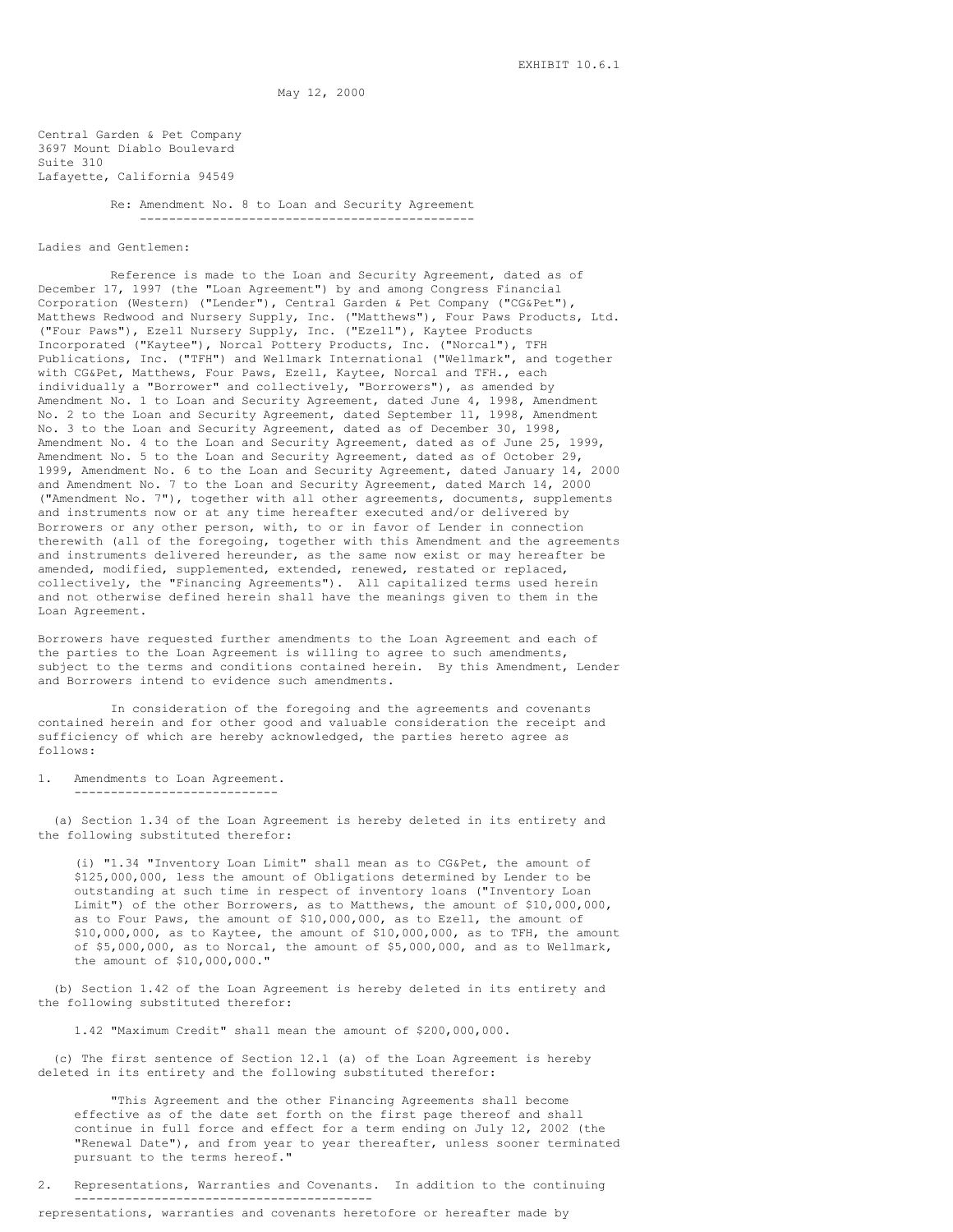Borrowers to Lender pursuant to the Loan Agreement and the other Financing Agreements, Borrowers, jointly and severally hereby represent, warrant and covenant with and to Lender as follows (which representations, warranties and covenants are continuing and shall survive the execution and delivery hereof and shall be incorporated into and made a part of the Financing Agreements);

(a) no Event of Default exists on the date of this Amendment (after giving effect to the amendments to the Loan Agreement made by this Amendment); and

(b) this Amendment has been duly executed and delivered by Borrowers and is in full force and effect as of the date hereof, and the agreements and obligations of Borrowers contained herein constitute legal, valid and binding obligations of Borrowers enforceable against Borrowers in accordance with their respective terms.

3. Conditions Precedent.

--------------------

(a) The effectiveness of the amendments contained herein shall be subject to the following:

 $\overline{2}$ 

(i) the receipt by Lender of an original of this Amendment, duly authorized, executed and delivered by Borrowers;

(ii) no Event of Default shall have occurred and be continuing and no event shall have occurred or condition be existing and continuing which, with notice or passage of time or both, would constitute an Event of Default; and

(iii) the receipt by Lender of the required number of consents of its participants in the Loans and the Financing Agreements to its execution and delivery of this Amendment.

(b) Each Borrower hereby acknowledges and agrees that the Inventory and Accounts of Kaytee shall not constitute Eligible Inventory or Eligible Accounts for lending purposes under the Financing Agreements unless and until each of the following conditions has been satisfied:

(i) Lender shall have received, in form and substance satisfactory to Lender, all consents, waivers, acknowledgments and other agreements (including, but not limited to, Intercreditor Agreements, consents, waivers, acknowledgments and other agreements in connection with the existing mortgages on the Chilton, Wisconsin and Rialto, California Real Property of Kaytee and the existing industrial revenue bond arrangements with the Chilton, Wisconsin and Cressona, Pennsylvania Real Property of Kaytee) from third persons which Lender may deem necessary or desirable in order to permit, protect and perfect its security interests in and liens upon the Collateral or to effectuate the provisions of this Amendment and the other Financing Agreements.

(ii) Lender shall have received duly executed Uniform Commercial Code termination statements executed by each of Bank One, Wisconsin and Firstar Bank Wisconsin with respect to all Uniform Commercial Code financing statements filed against Kaytee by each of Bank One, Wisconsin and Firstar Bank Wisconsin.

4. Effect of this Amendment. This Amendment constitutes the entire agreement ------------------------

of the parties with respect to the subject matter hereof and supersedes all prior oral or written communications, memoranda, proposals, negotiations, discussions, term sheets and commitments with respect to the subject matter hereof. Except as expressly amended pursuant hereto, no other changes or modifications to the Financing Agreements or consents under any provisions thereof are intended or implied, and in all other respects the Financing Agreements are hereby specifically ratified, restated and confirmed by all parties hereto as of the effective date hereof. Without limiting -the generality of the foregoing, the execution and delivery of this Amendment shall not be deemed, in any manner, to constitute a waiver of, or otherwise affect the obligations of Borrowers under that letter agreement with respect to Certain Post-Closing Items, dated December 17, 1997, by and among Lender and Borrowers. To the extent of conflict between the terms of this Amendment and the other Financing Agreements, the terms of this Amendment shall control.

5. Further Assurances. Borrowers shall execute and deliver such additional ------------------

documents and take such additional action as may be reasonably requested by Lender to effectuate the provisions and purposes of this Amendment.

3

6. Governing Law. The rights and obligations hereunder of each of the parties -------------

hereto shall be governed by and interpreted and determined in accordance with the internal laws of the State of California (without giving effect to principles of conflicts of law).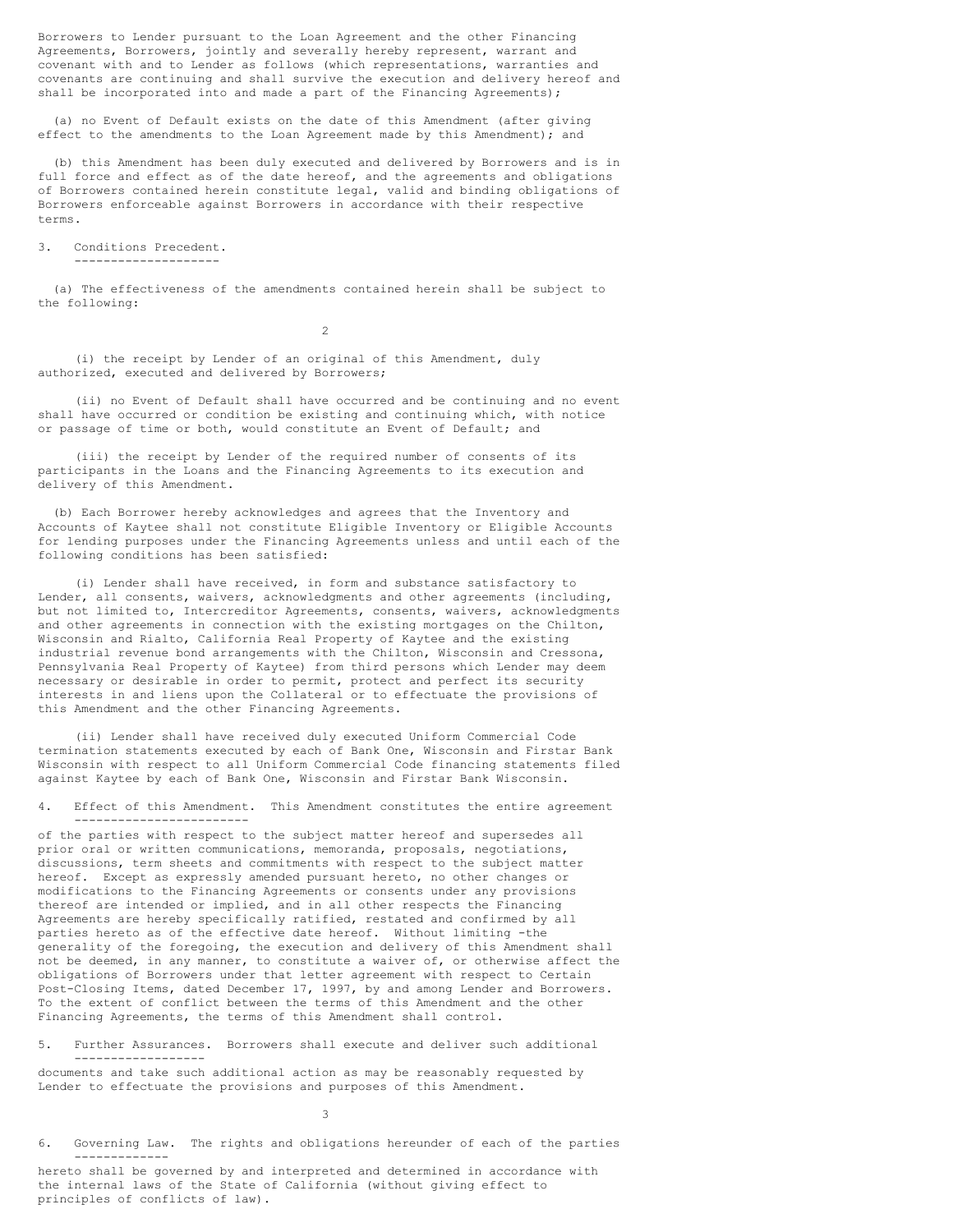7. Counterparts. This Amendment may be executed in any number of ------------

counterparts, but all of such counterparts shall together constitute but one and the same agreement. In making proof of this Amendment, it shall not be necessary to produce or account for more than one counterpart thereof signed by each of the parties hereto.

8. Please sign in the space provided below and return a counterpart of this Amendment, whereupon this Amendment, as so agreed to and accepted, shall become a binding agreement between Borrowers and Lender.

Very truly yours,

CONGRESS FINANCIAL CORPORATION (WESTERN)

By: Bruce Laughton ------------- Title: Vice President ---------------

[SIGNATURES CONTINUED ON FOLLOWING PAGE]

4

[SIGNATURES CONTINUED FROM PREVIOUS PAGE]

- AGREED TO AND ACCEPTED:
- CENTRAL GARDEN & PET COMPANY
- By: /s/ Lee D. Hines, Jr. ---------------------
- Title: Vice President & CFO --------------------

MATTHEWS REDWOOD AND NURSERY SUPPLY, INC.

- By: /s/ Lee D. Hines, Jr. ---------------------
- Title: Vice President --------------

FOUR PAWS PRODUCTS, LTD.

- By: /s/ Lee D. Hines, Jr. ---------------------
- Title: Vice President --------------

EZELL NURSERY SUPPLY, INC.

By: /s/ Lee D. Hines, Jr. ---------------------

--------------

Title: Vice President

[SIGNATURES CONTINUED ON FOLLOWING PAGE]

5

[SIGNATURES CONTINUED FROM PREVIOUS PAGE]

KAYTEE PRODUCTS INCORPORATED

By: /s/ Lee D. Hines, Jr.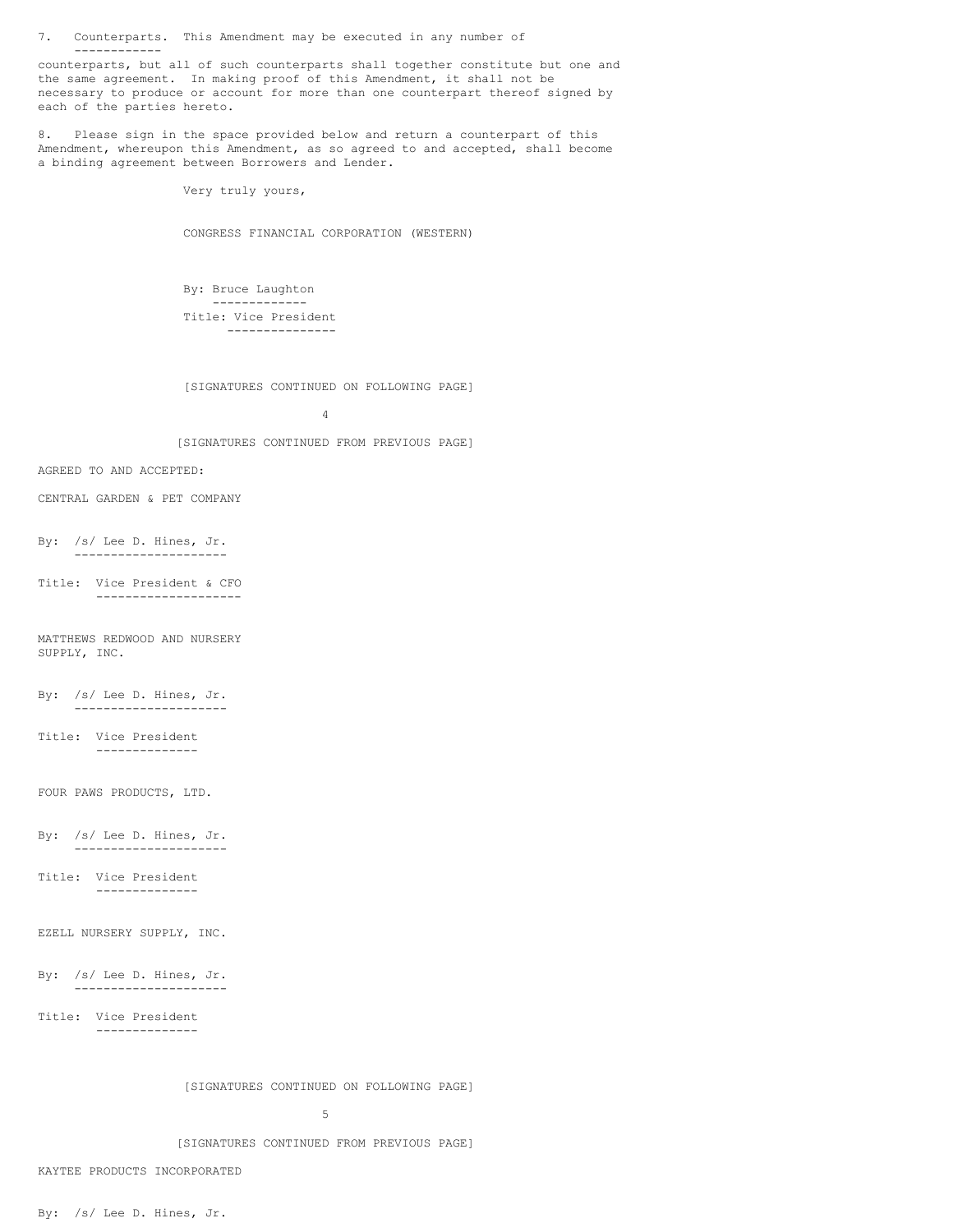Title: Vice President --------------

TFH PUBLICATIONS, INC.

By: /s/ Lee D. Hines, Jr. ---------------------

Title: Vice President --------------

NORCAL POTTERY PRODUCTS, INC.

By: /s/ Lee D. Hines, Jr. ---------------------

Title: Vice President --------------

## WELLMARK INTERNATIONAL

By: /s/ Lee D. Hines, Jr. ---------------------

--------------

Title: Vice President

6